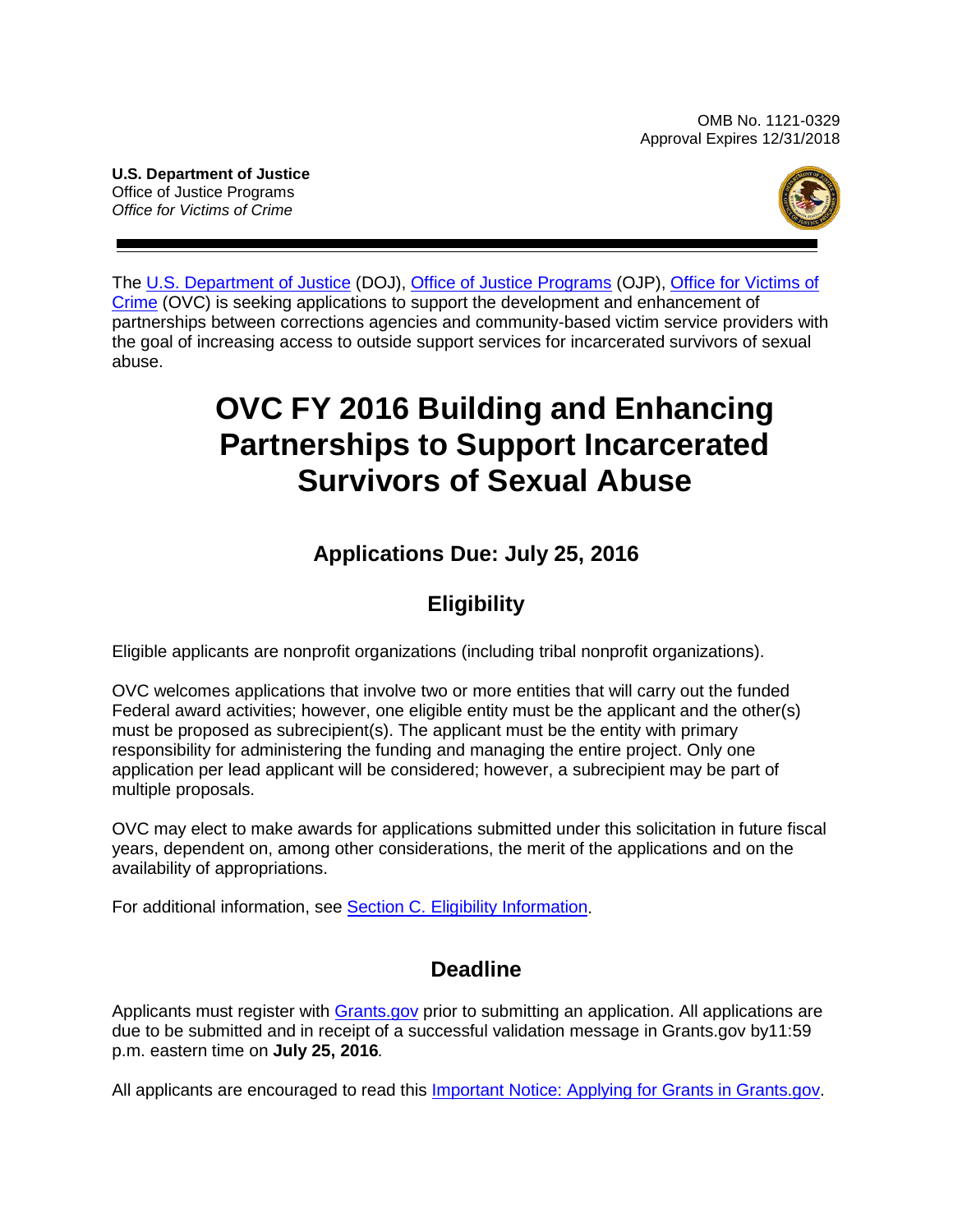For additional information, see [How to Apply](#page-20-0) in Section D. Application and Submission [Information.](#page-9-0)

## **Contact Information**

For technical assistance with submitting an application, contact the Grants.gov Customer Support Hotline at 800-518-4726 or 606-545-5035, or via email to [support@grants.gov.](mailto:support@grants.gov) The [Grants.gov](http://www.grants.gov/applicants/apply_for_grants.jsp) Support Hotline hours of operation are 24 hours a day, 7 days a week, except federal holidays.

Applicants that experience unforeseen Grants.gov technical issues beyond their control that prevent them from submitting their application by the deadline must email the OVC contact identified below **within 24 hours after the application deadline** and request approval to submit their application. Additional information on reporting technical issues is found under "Experiencing Unforeseen Grants.gov Technical Issues" in the [How to Apply](#page-20-0) section.

For assistance with any other requirements of this solicitation, contact Stacy Phillips, Grants Management Specialist by telephone at 202–616–3627 or by email at [Stacy.Phillips@ojp.usdoj.gov.](mailto:Stacy.Phillips@ojp.usdoj.gov)

Grants.gov number assigned to this announcement: **OVC-2016-10240**

Release date**: June 10, 2016**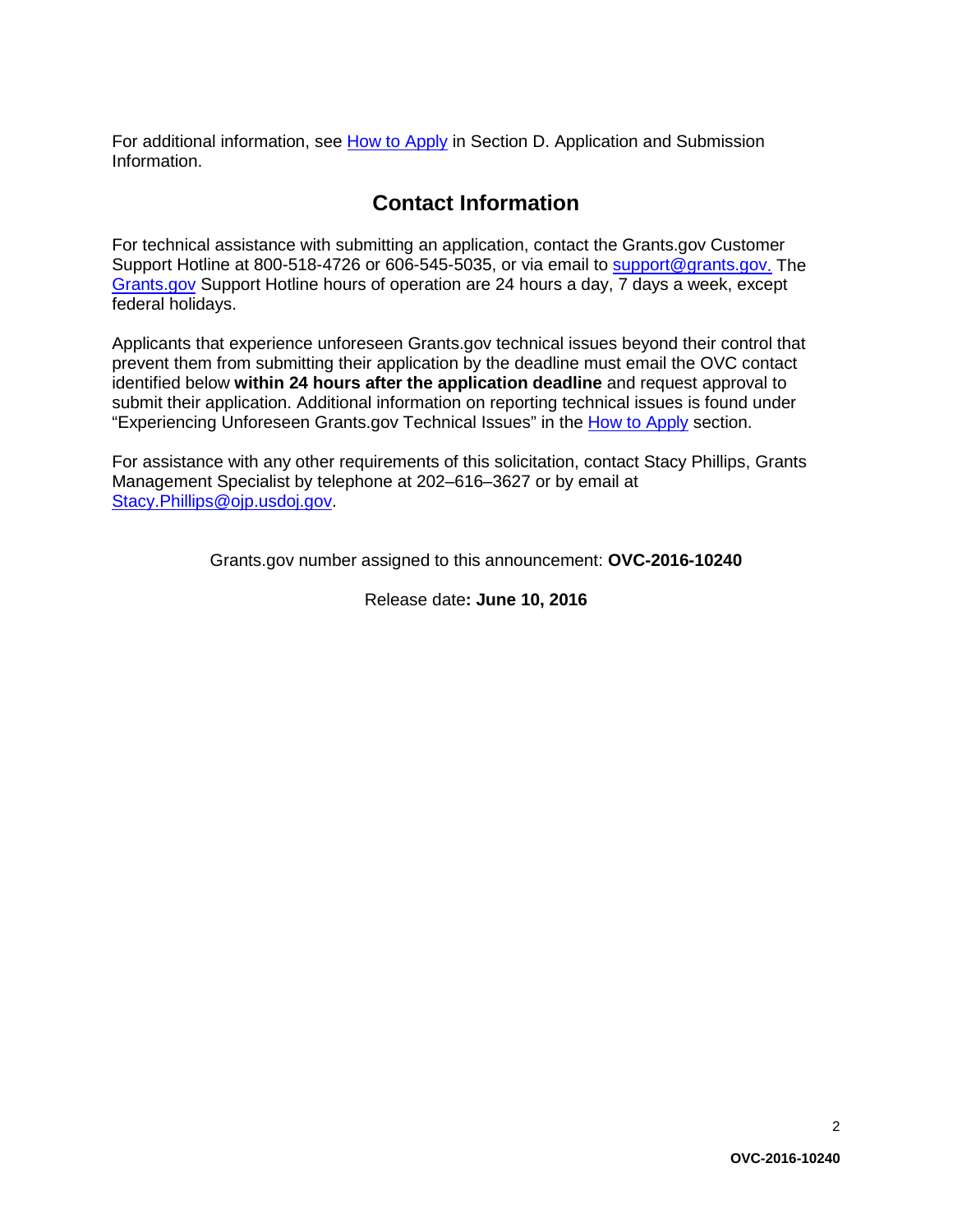# **Contents**

| Limitation on Use of Award Funds for Employee Compensation; Waiver  8          |  |
|--------------------------------------------------------------------------------|--|
| Prior Approval, Planning, and Reporting of Conference/Meeting/Training Costs 9 |  |
|                                                                                |  |
|                                                                                |  |
|                                                                                |  |
|                                                                                |  |
|                                                                                |  |
|                                                                                |  |
|                                                                                |  |
|                                                                                |  |
|                                                                                |  |
|                                                                                |  |
|                                                                                |  |
|                                                                                |  |
| General Information about Post-Federal Award Reporting Requirements 27         |  |
|                                                                                |  |
|                                                                                |  |
|                                                                                |  |
|                                                                                |  |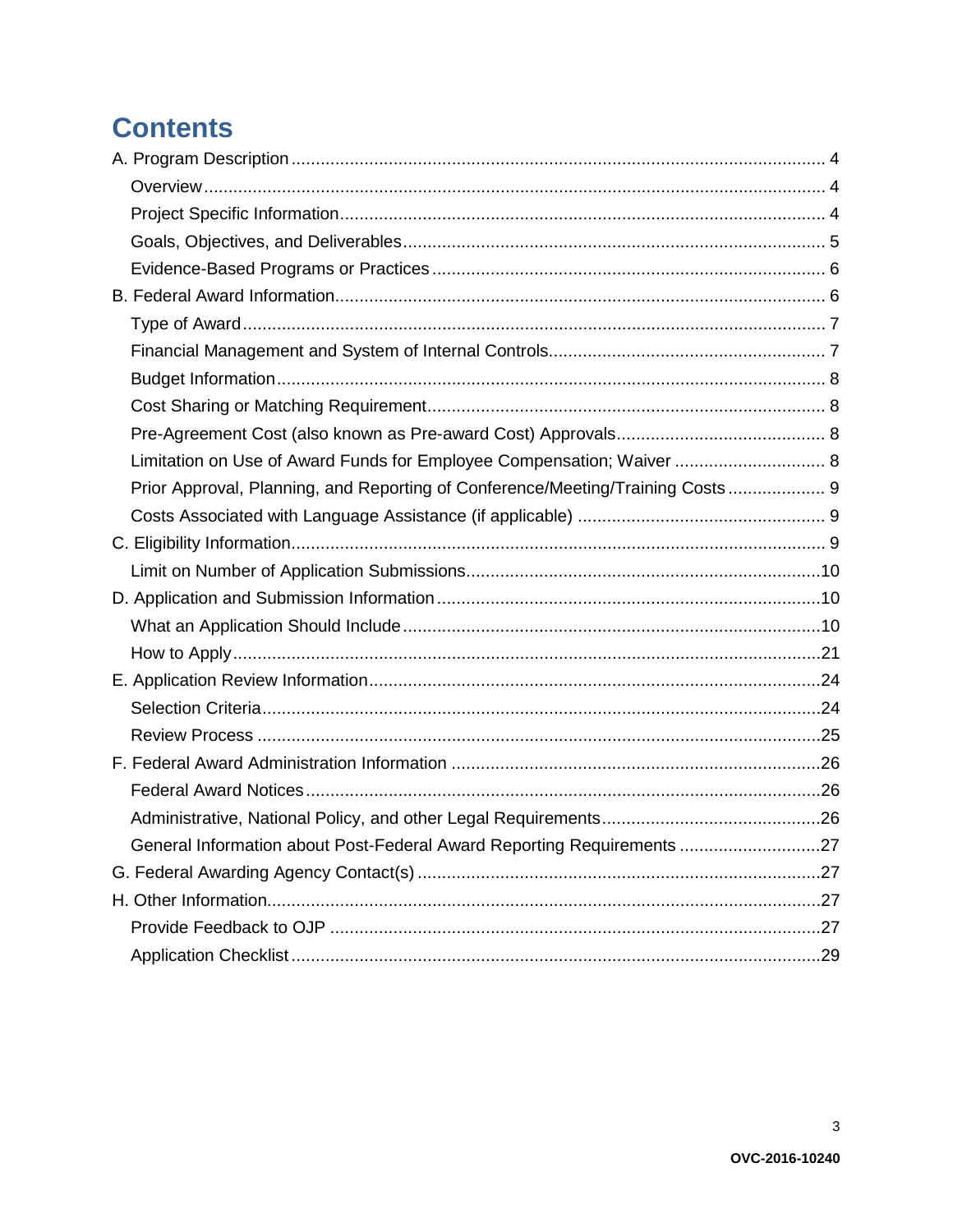# **OVC FY 2016 Building and Enhancing Partnerships to Support Incarcerated Survivors of Sexual Abuse (CFDA #16.582)**

## <span id="page-3-0"></span>**A. Program Description**

#### <span id="page-3-1"></span>**Overview**

This solicitation is intended to support the development and enhancement of partnerships between correctional agencies and community-based victim service providers with the goal of increasing access to outside support services for incarcerated survivors of sexual abuse. Eligible applicants shall be nonprofit organizations (including tribal nonprofit organizations) with demonstrated knowledge of and experience with providing support services to victims of sexual abuse and/or rape crisis coalitions, and a strong desire to provide victim support services to incarcerated survivors of sexual abuse. The statutory authority for this program is 42 U.S.C. § 10603 (c)(1)(A).

#### <span id="page-3-2"></span>**Project-Specific Information**

In 2003, the Prison Rape Elimination Act (PREA) was passed with the objective of eliminating prison rape. In 2012, the U.S. Department of Justice released the Prison Rape Elimination Act (PREA) final rule ("Rule"). One of the requirements under the PREA Rule is that correctional agencies must attempt to make available to incarcerated survivors an advocate from a rape crisis center. Correctional agencies are encouraged to enter into an agreement with a rape crisis center to afford incarcerated survivors an opportunity to receive services from a trained advocate with background and expertise in providing sexual assault advocacy services. Specifically, the relevant PREA standards are:

"115.221 Evidence protocol and forensic medical examinations:

(d) The agency shall attempt to make available to the victim a victim advocate from a rape crisis center. If a rape crisis center is not available to provide victim advocate services, the agency shall make available to provide these services a qualified staff member from a communitybased organization, or a qualified agency staff member. Agencies shall document efforts to secure services from rape crisis centers. For the purpose of this standard, a rape crisis center refers to an entity that provides intervention and related assistance, such as the services specified in 42.U.S.C. § 14041g(b)(2)(C), to victims of sexual assault of all ages. The agency may utilize a rape crisis center that is part of a governmental unit as long as the center is not part of the criminal justice system (such as a law enforcement agency) and offers a comparable level of confidentiality as a nongovernmental entity that provides similar victim services.

(e) As requested by the victim, the victim advocate, qualified agency staff member, or qualified community-based organization staff member shall accompany and support the victim through the forensic medical examination process and investigatory interviews and shall provide emotional support, crisis intervention, information, and referrals."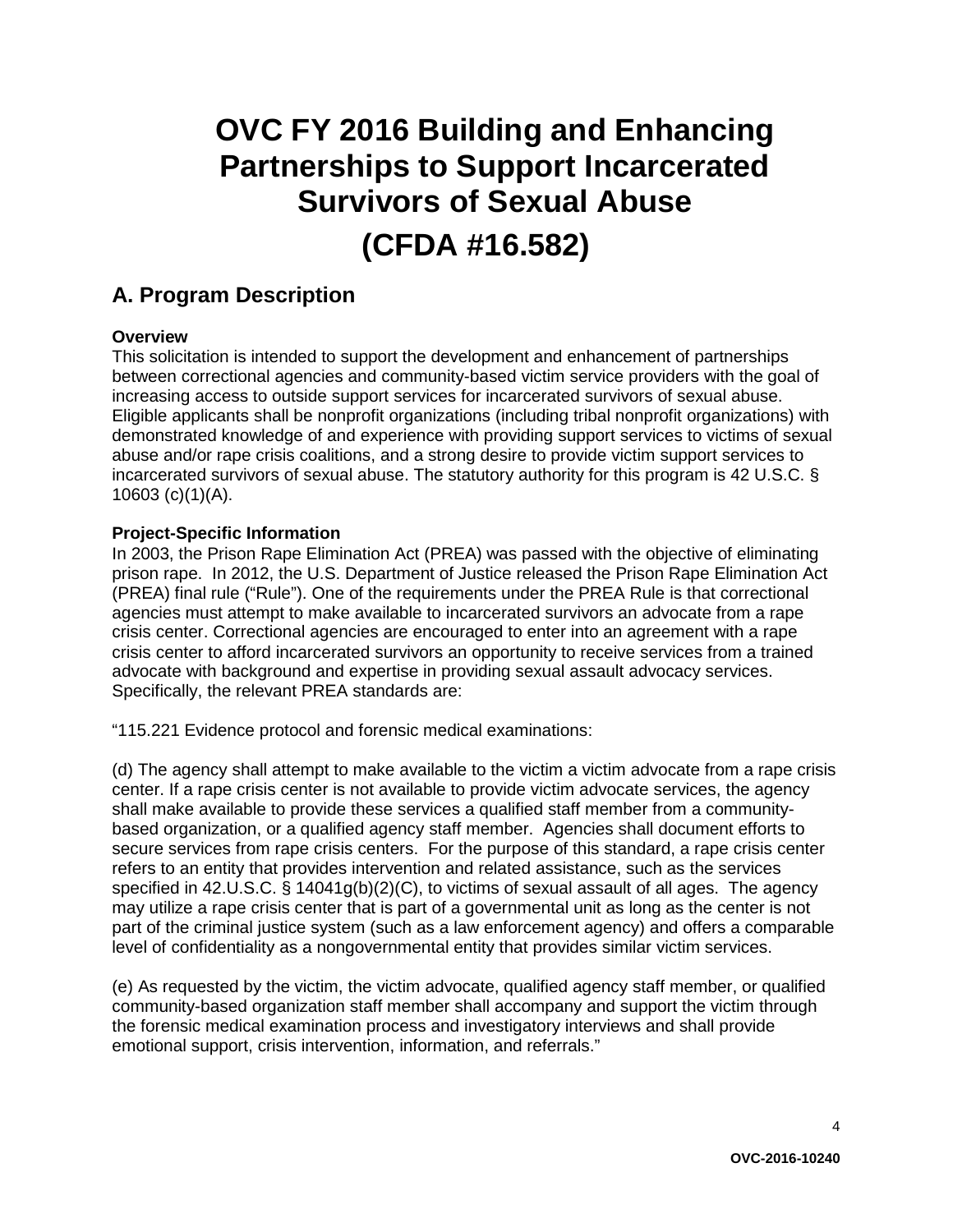"115.53 Inmate access to outside confidential support services

(a) The facility shall provide inmates with access to outside victim advocates for emotional support services related to sexual abuse by giving inmates mailing addresses and telephone numbers, (including toll free hotline numbers where available), of local, state, or national victim advocacy or rape crisis organizations, and for persons detained solely for civil immigration purposes, immigrant services agencies. The facility shall enable a reasonable communication between inmates and these organizations and agencies, in as confidential a manner as possible.

(b) The facility shall inform inmates, prior to giving them access, of the extent to which such communications will be monitored and the extent to which reports of abuse will be forwarded to authorities in accordance with mandatory reporting laws.

(c) The agency shall maintain or attempt to enter into memoranda of understanding or other agreements with community services providers that are able to provide inmates with confidential emotional support services related to sexual abuse. The agency shall maintain copies of agreements or documentation showing attempts to enter into such agreements."

To date, many correctional facilities have not developed partnerships with victim service organizations to provide these services. Currently, there are a limited number of facilities that have partnered with victim service providers to ensure that incarcerated survivors of sexual assault are receiving services as recommended in the PREA standards. Additionally, according to the National PREA Resource Center, many rape crisis or similar victim service organizations experience significant challenges in providing services to incarcerated survivors. The challenges include: a lack of resources and capacity on the part of rape crisis centers, including lack of funding to support victim services and to coordinate with corrections; a lack of staff resources to partner to develop and implement victim services in corrections; and a lack of participation by correctional facilities. For many rape crisis centers or similar victim service providers, increasing client volume and the logistical complexity of providing services to incarcerated survivors, especially without financial resources, are also significant challenges.

#### <span id="page-4-0"></span>**Goals, Objectives, and Deliverables**

Under this grant, selected victim service organizations shall—

- (1) partner with underserved correctional agencies ( i.e., agencies that do not already have formalized partnerships with victim service providers), including, but not limited to, local jails, local juvenile facilities, and community confinement facilities;
- (2) collaborate with the partner correction agency to develop agreed-upon victim advocacy services, response protocols, and method of delivering services;
- (3) cross-train victim service and correction facilities staff on the provision and delivery of victim services to incarcerated survivors;
- (4) work with the facility to provide inmate education about the availability of victim services;
- (5) develop a program plan for implementation;
- (6) provide direct services to incarcerated survivors; and
- (7) prepare a plan for program sustainability.

Selected victim service organizations will be required to work with a local researcher to assess the program and document successes and challenges. In addition, selected organizations will be required to work with Just Detention International (JDI), which received OVC funding in 2015 to provide training and technical assistance to victim service organizations, Victims of Crime Act (VOCA) Victim Assistance Administrators, and correction facilities to help create partnerships with victim service organizations and correction facilities. Additionally, applicants will be required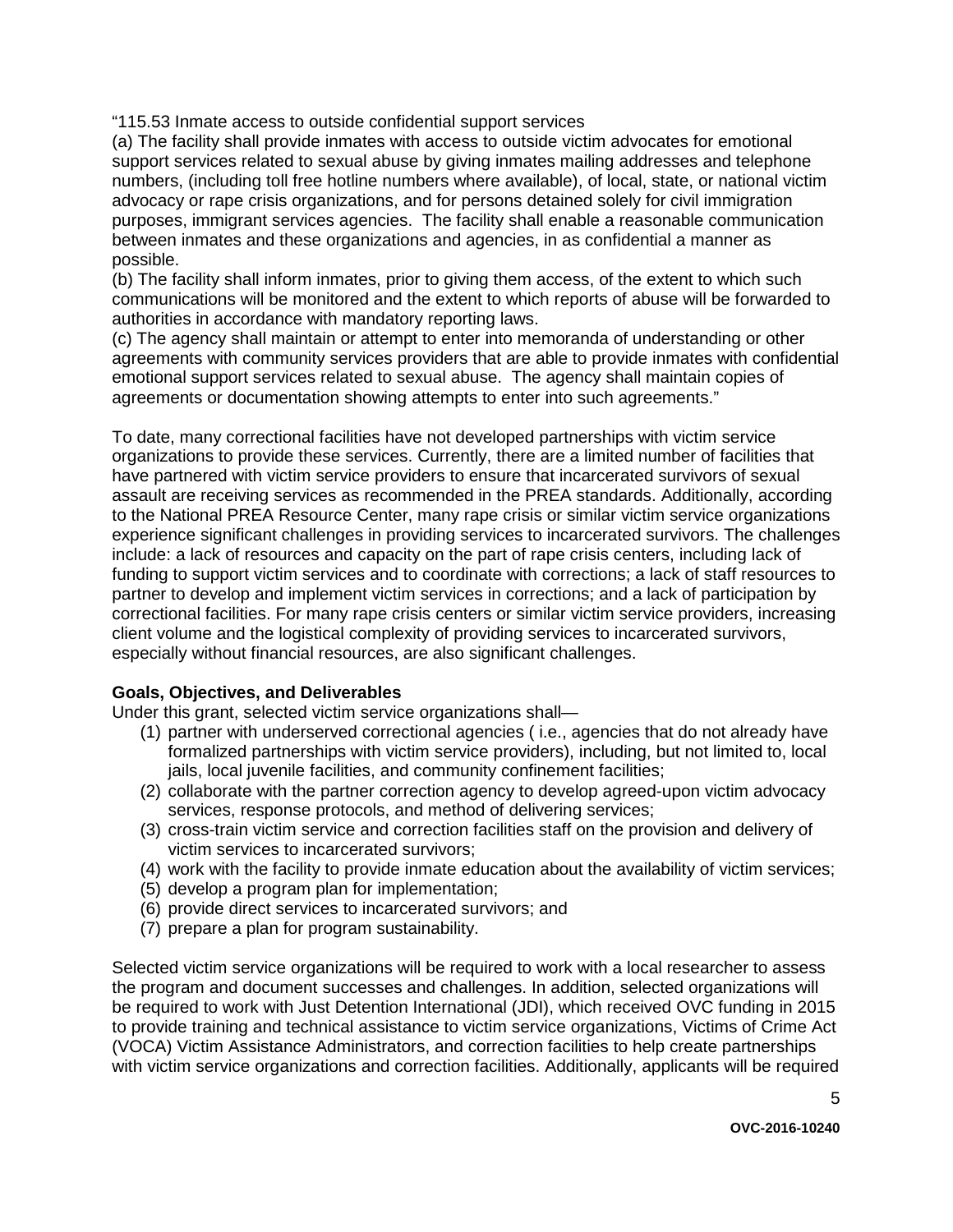to submit with the solicitation a Letter of Support indicating a facility's commitment to partnering with the service provider to make victim services available to incarcerated survivors. Applicants shall be required to submit formalized Memoranda of Understanding (MOU) with the partner facilities within 6 months of accepting the Award.

First year deliverables shall include—

- (1) develop a strategic plan to work with the partner facility,
- (2) develop and submit an MOU between the victim service organization and the facility memorializing the partnership and the details of how the services will be provided to incarcerated survivors,
- (3) identify and retain a research partner,
- (4) identify service gaps,
- (5) educate and cross-train all staff,
- (6) develop a sustainability plan, and
- (7) coordinate with JDI to provide training and technical assistance in the development of the project.

At the end of the first year, each project will be assessed to examine performance of the project and determine if continued funding is available and appropriate. Deliverables for the second and third years shall be developed, as appropriate.

#### <span id="page-5-0"></span>**Evidence-Based Programs or Practices**

OJP strongly emphasizes the use of data and evidence in policy making and program development in criminal justice, juvenile justice, and crime victim services. OJP is committed to:

- Improving the quantity and quality of evidence OJP generates
- Integrating evidence into program, practice, and policy decisions within OJP and the field
- Improving the translation of evidence into practice

OJP considers programs and practices to be evidence-based when their effectiveness has been demonstrated by causal evidence, generally obtained through one or more outcome evaluations. Causal evidence documents a relationship between an activity or intervention (including technology) and its intended outcome, including measuring the direction and size of a change, and the extent to which a change may be attributed to the activity or intervention. Causal evidence depends on the use of scientific methods to rule out, to the extent possible, alternative explanations for the documented change. The strength of causal evidence, based on the factors described above, will influence the degree to which OJP considers a program or practice to be evidence-based. The [OJP CrimeSolutions.gov](http://www.crimesolutions.gov/) website is one resource that applicants may use to find information about evidence-based programs in criminal justice, juvenile justice, and crime victim services.

## <span id="page-5-1"></span>**B. Federal Award Information**

OVC estimates that it will make a minimum of four awards of up to \$300,000 for an estimated total of \$1,200,000 for a 12-month project period beginning October 1, 2016, with the potential for an additional 3 years depending on funding availability and grantee performance. Total funding is anticipated to be at least \$4,800,000 over 4 years. OVC may, in certain cases, provide supplemental funding in future years to awards under this solicitation. Important considerations in decisions regarding supplemental funding include, among other factors, the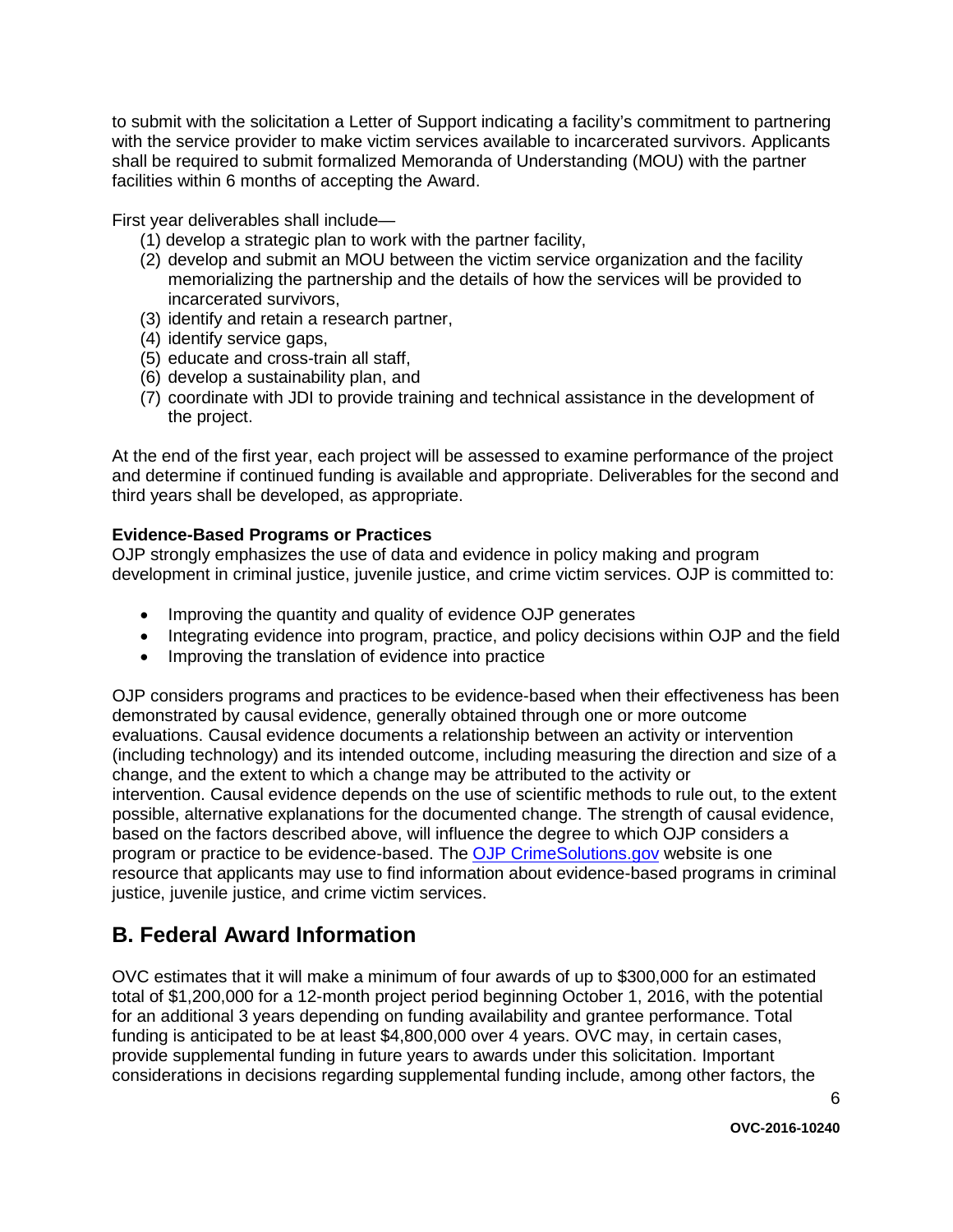availability of funding, strategic priorities, assessment of the quality of the management of the award (for example, timeliness and quality of progress reports), and assessment of the progress of the work funded under the award.

All awards are subject to the availability of appropriated funds and to any modifications or additional requirements that may be imposed by law.

#### <span id="page-6-0"></span>**Type of Award[1](#page-6-2)**

OVC expects that it will make any award from this solicitation in the form of a cooperative agreement, which is a particular type of grant used if OVC expects to have ongoing substantial involvement in award activities. Substantial involvement includes direct oversight and involvement with the grantee organization in implementation of the grant, but does not involve day-to-day project management. See Administrative, National Policy, and other Legal [Requirements,](#page-25-0) under [Section F. Federal Award Administration Information,](#page-25-0) for details regarding the federal involvement anticipated under an award from this solicitation.

#### <span id="page-6-1"></span>**Financial Management and System of Internal Controls**

Award recipients and subrecipients (including any recipient or subrecipient funded in response to this solicitation that is a pass-through entity<sup>2</sup>) must, as described in the Part 200 Uniform Requirements set out at 2 C.F.R. 200.303:

(a) Establish and maintain effective internal control over the Federal award that provides reasonable assurance that the recipient (and any subrecipient) is managing the Federal award in compliance with Federal statutes, regulations, and the terms and conditions of the Federal award. These internal controls should be in compliance with guidance in "Standards for Internal Control in the Federal Government" issued by the Comptroller General of the United States and the "Internal Control Integrated Framework", issued by the Committee of Sponsoring Organizations of the Treadway Commission (COSO).

(b) Comply with Federal statutes, regulations, and the terms and conditions of the Federal awards.

(c) Evaluate and monitor the recipient's (and any subrecipient's) compliance with statutes, regulations, and the terms and conditions of Federal awards.

(d) Take prompt action when instances of noncompliance are identified including noncompliance identified in audit findings.

(e) Take reasonable measures to safeguard protected personally identifiable information and other information the Federal awarding agency or pass-through entity designates as sensitive or the recipient (or any subrecipient) considers sensitive consistent with

<span id="page-6-2"></span> <sup>1</sup> *See generally* 31 U.S.C. §§ 6301-6305 (defines and describes various forms of federal assistance relationships, including grants and cooperative agreements (a type of grant)).<br><sup>2</sup> For purposes of this solicitation (or program announcement), "pass-through entity" includes any entity eligible to

<span id="page-6-3"></span>receive funding as a recipient or subrecipient under this solicitation (or program announcement) that, if funded, may make a subaward(s) to a subrecipient(s) to carry out part of the funded program.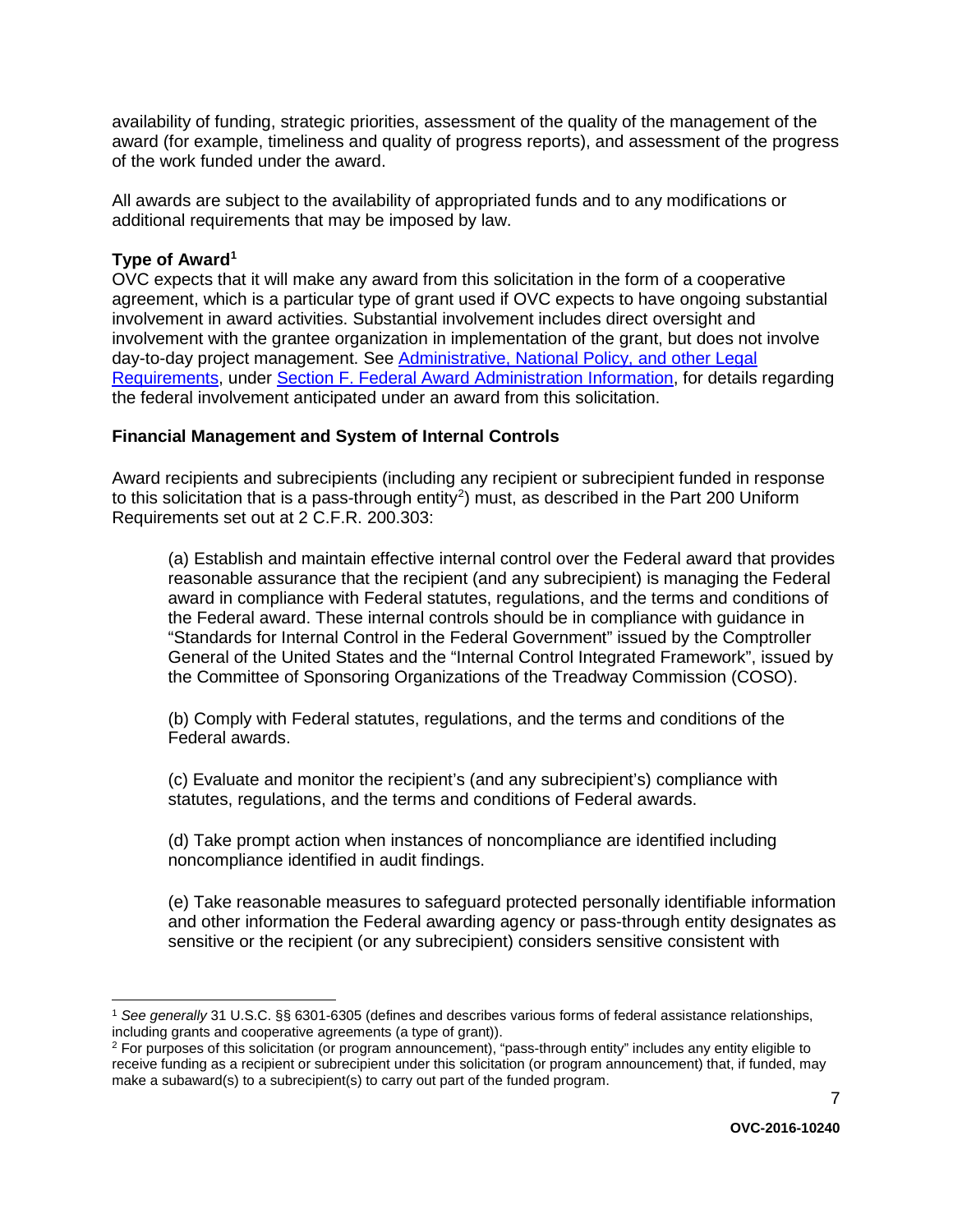applicable Federal, state, local, and tribal laws regarding privacy and obligations of confidentiality.

In order to better understand administrative requirements and cost principles, applicants are encouraged to enroll, at no charge, in the Department of Justice Grants Financial Management Online Training available [here.](http://gfm.webfirst.com/)

#### <span id="page-7-0"></span>**Budget Information**

#### <span id="page-7-1"></span>**Cost Sharing or Matching Requirement**

<span id="page-7-2"></span>This solicitation does not require a match. However, if a successful application proposes a voluntary match amount, and OJP approves the budget, the total match amount incorporated into the approved budget becomes mandatory and subject to audit.

#### **Pre-Agreement Cost (also known as Pre-award Cost) Approvals**

Pre-agreement costs are costs incurred by the applicant prior to the start date of the period of performance of the grant award.

OJP does not typically approve pre-agreement costs; an applicant must request and obtain the prior written approval of OJP for all such costs. If approved, pre-agreement costs could be paid from grant funds consistent with a grantee's approved budget, and under applicable cost standards. However, all such costs prior to award and prior to approval of the costs are incurred at the sole risk of an applicant. Generally, no applicant should incur project costs *before* submitting an application requesting federal funding for those costs. Should there be extenuating circumstances that appear to be appropriate for OJP's consideration as preagreement costs, the applicant should contact the point of contact listed on the title page of this announcement for details on the requirements for submitting a written request for approval. See the section on Costs Requiring Prior Approval in the [Financial Guide,](http://ojp.gov/financialguide/DOJ/index.htm) for more information.

#### <span id="page-7-3"></span>**Limitation on Use of Award Funds for Employee Compensation; Waiver**

With respect to any award of more than \$250,000 made under this solicitation, recipients may not use federal funds to pay total cash compensation (salary plus cash bonuses) to any employee of the award recipient at a rate that exceeds 110% of the maximum annual salary payable to a member of the Federal Government's Senior Executive Service (SES) at an agency with a Certified SES Performance Appraisal System for that year.<sup>[3](#page-7-4)</sup> The 2016 salary table for SES employees is available at the Office of Personnel Management [website.](http://www.opm.gov/policy-data-oversight/pay-leave/salaries-wages/salary-tables/16Tables/exec/html/ES.aspx) Note: A recipient may compensate an employee at a greater rate, provided the amount in excess of this compensation limitation is paid with non-federal funds. (Any such additional compensation will not be considered matching funds where match requirements apply.) For employees who charge only a portion of their time to an award, the allowable amount to be charged is equal to the percentage of time worked times the maximum salary limitation.

The Assistant Attorney General for OJP may exercise discretion to waive, on an individual basis, the limitation on compensation rates allowable under an award. An applicant requesting a waiver should include a detailed justification in the budget narrative of the application. Unless

<span id="page-7-4"></span><sup>&</sup>lt;sup>3</sup> OJP does not apply this limitation on the use of award funds to the nonprofit organizations listed at Appendix VIII to 2 C.F.R. Part 200.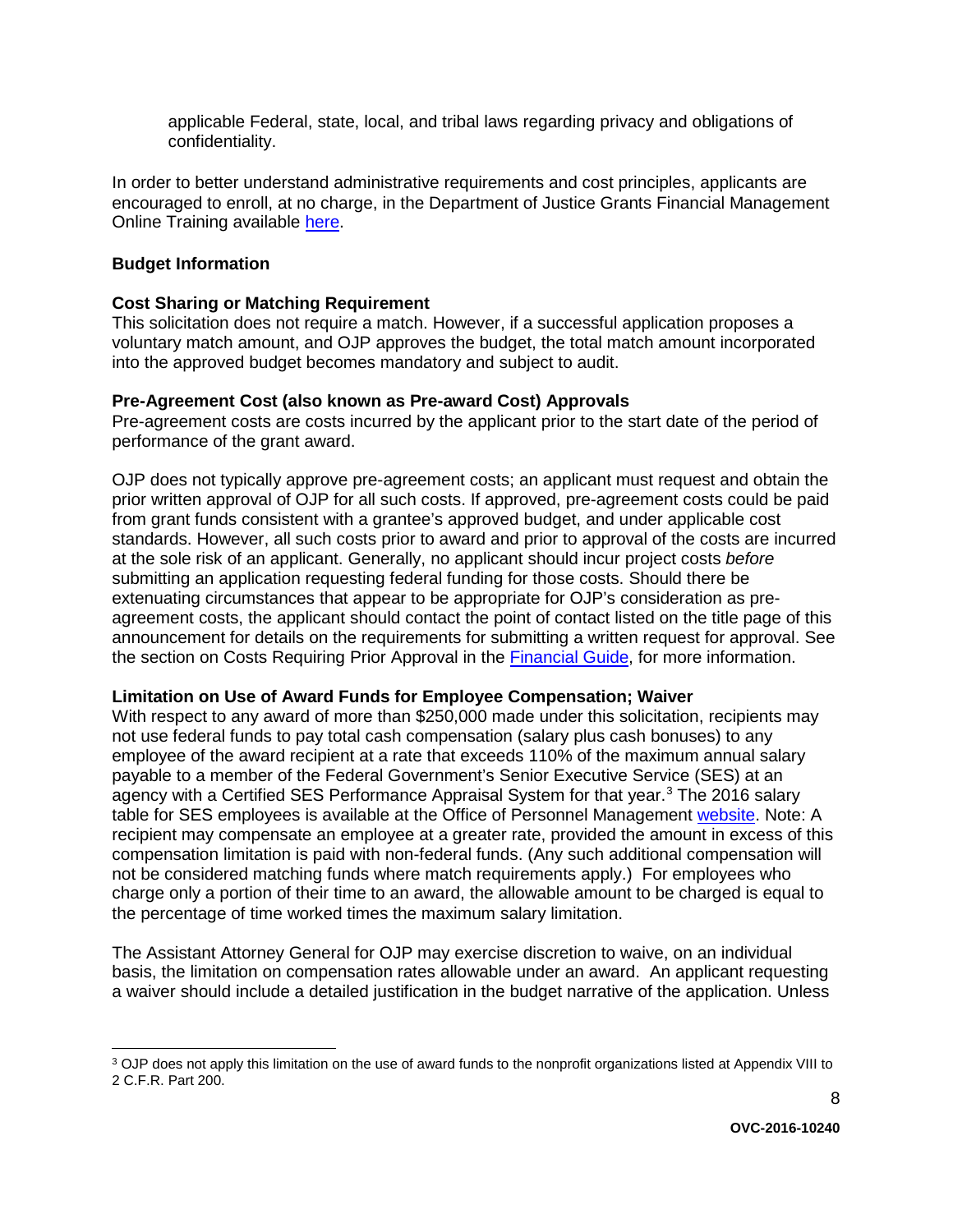the applicant submits a waiver request and justification with the application, the applicant should anticipate that OJP will request the applicant to adjust and resubmit the budget.

The justification should include the particular qualifications and expertise of the individual, the uniqueness of the service the individual will provide, the individual's specific knowledge of the program or project being undertaken with award funds, and a statement explaining that the individual's salary is commensurate with the regular and customary rate for an individual with his/her qualifications and expertise, and for the work to be done.

#### <span id="page-8-1"></span>**Prior Approval, Planning, and Reporting of Conference/Meeting/Training Costs**

OJP strongly encourages applicants that propose to use award funds for any conference-, meeting-, or training-related activity to review carefully—before submitting an application—the OJP policy and guidance on conference approval, planning, and reporting available at [www.ojp.gov/financialguide/DOJ/PostawardRequirements/chapter3.10a.htm.](http://www.ojp.gov/financialguide/DOJ/PostawardRequirements/chapter3.10a.htm) OJP policy and guidance (1) encourage minimization of conference, meeting, and training costs; (2) require prior written approval (which may affect project timelines) of most conference, meeting, and training costs for cooperative agreement recipients and of some conference, meeting, and training costs for grant recipients; and (3) set cost limits, including a general prohibition of all food and beverage costs.

#### <span id="page-8-2"></span>**Costs Associated with Language Assistance (if applicable)**

If an applicant proposes a program or activity that would deliver services or benefits to individuals, the costs of taking reasonable steps to provide meaningful access to those services or benefits for individuals with limited English proficiency may be allowable. Reasonable steps to provide meaningful access to services or benefits may include interpretation or translation services where appropriate.

For additional information, see the "Civil Rights Compliance" section under "Solicitation Requirements" in the [OJP Funding Resource Center.](http://ojp.gov/funding/index.htm)

### <span id="page-8-0"></span>**C. Eligibility Information**

All applicants are required to submit with the solicitation a Letter of Support indicating a facilities' commitment to partnering with the service provider to make victim services available to incarcerated survivors.

Selected victim service organizations will be required to partner with a local researcher to assess the program and document successes and challenges.

Selected victims service organizations would be required to work with JDI, which received OVC funding in 2015 to provide training and technical assistance to victim service organizations, VOCA Victim Assistance Administrators, and correction facilities to help create partnerships with victim service organizations and correction facilities.

For additional eligibility information, see the title page.

<span id="page-8-3"></span>For additional information on cost sharing or matching requirements, see Section [B. Federal](#page-5-1)  [Award Information.](#page-5-1)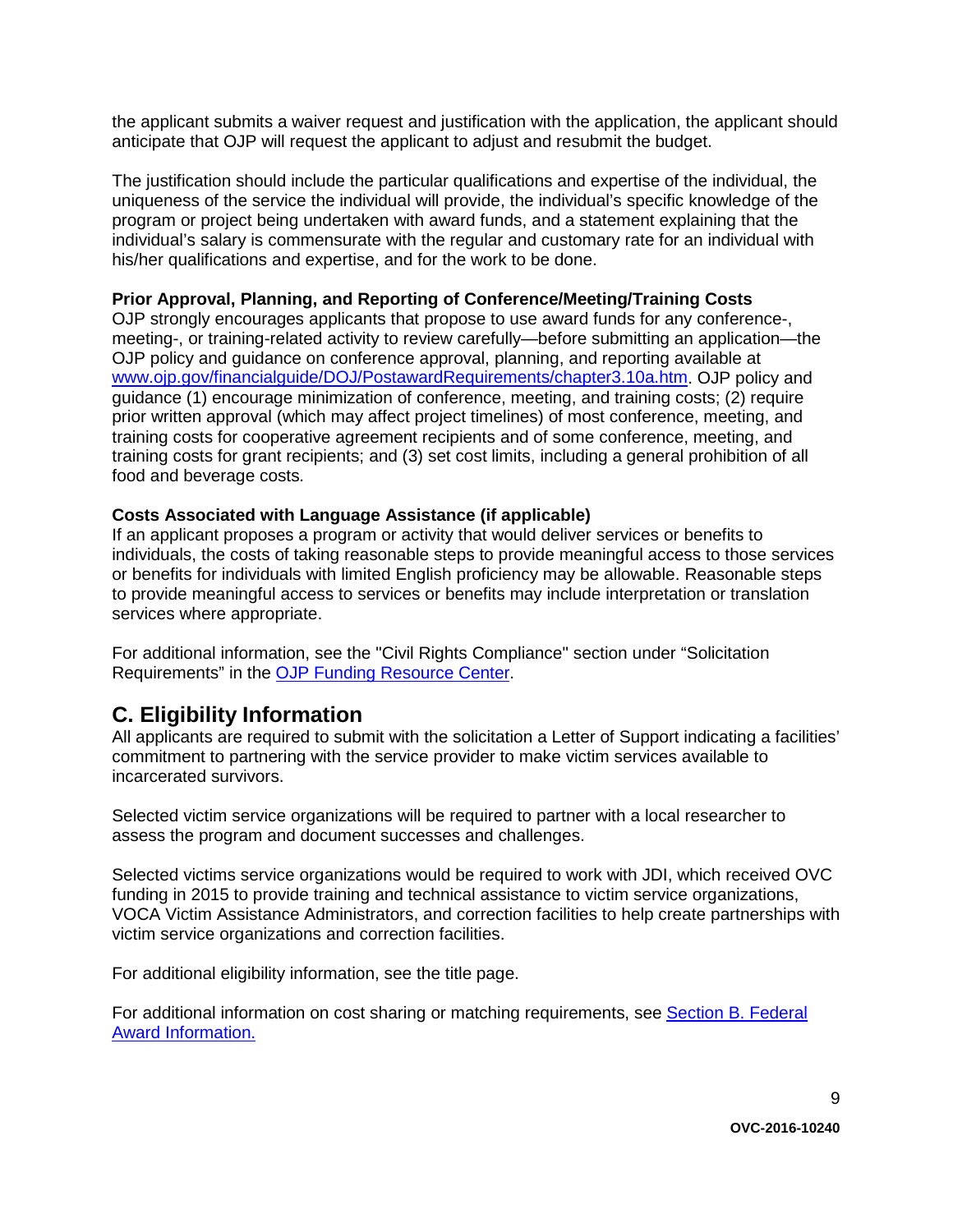#### **Limit on Number of Application Submissions**

If an applicant submits multiple versions of the same application, OVC will review only the most recent system-validated version submitted. For more information on system-validated versions, see [How to Apply.](#page-20-0)

### <span id="page-9-0"></span>**D. Application and Submission Information**

#### <span id="page-9-1"></span>**What an Application Should Include**

Applicants should anticipate that if they fail to submit an application that contains all of the specified elements, it may negatively affect the review of their application; and, should a decision be made to make an award, it may result in the inclusion of special conditions that preclude the recipient from accessing or using award funds pending satisfaction of the conditions.

Moreover, applicants should anticipate that applications that are determined to be nonresponsive to the scope of the solicitation, or that do not include the application elements that OVC has designated to be critical, will neither proceed to peer review nor receive further consideration. Under this solicitation, OVC has designated the following application elements as critical: Program Narrative, Applicant Questionnaire, Budget Detail Worksheet, and Budget Narrative. Applicants must address a series of questions within the Program Narrative section of the solicitation. The responses should address the—

- scope of the problem,
- program design and implementation,
- project goals and objectives,
- organizational capabilities and project management, and
- plans for collecting the required data for this solicitation's performance measures.

Applicants may combine the Budget Narrative and the Budget Detail Worksheet in one document. However, if an applicant submits only one budget document, it must contain **both** narrative and detail information. Please review the "Note on File Names and File Types" under [How to Apply](#page-20-0) to be sure applications are submitted in permitted formats.

*OJP strongly recommends that applicants use appropriately descriptive file names (e.g*.*, "Applicant Questionnaire," "Budget Detail Worksheet and Budget Narrative," "Timelines," "Memoranda of Understanding," "Resumes") for all attachments. Also, OJP recommends that applicants include resumes in a single file.*

#### **1. Information to Complete the Application for Federal Assistance (SF-424)**

The SF-424 is a required standard form used as a cover sheet for submission of preapplications, applications, and related information. Grants.gov and the OJP Grants Management System (GMS) take information from the applicant's profile to populate the fields on this form. When selecting "type of applicant," if the applicant is a for-profit entity, select "For-Profit Organization" or "Small Business" (as applicable).

**Intergovernmental Review:** This funding opportunity (program) **is not** subject to [Executive](http://www.archives.gov/federal-register/codification/executive-order/12372.html)  [Order 12372.](http://www.archives.gov/federal-register/codification/executive-order/12372.html) (In completing the SF-424, applicants are to make the appropriate selection in response to question 19 to indicate that the "Program is not covered by E.O. 12372.")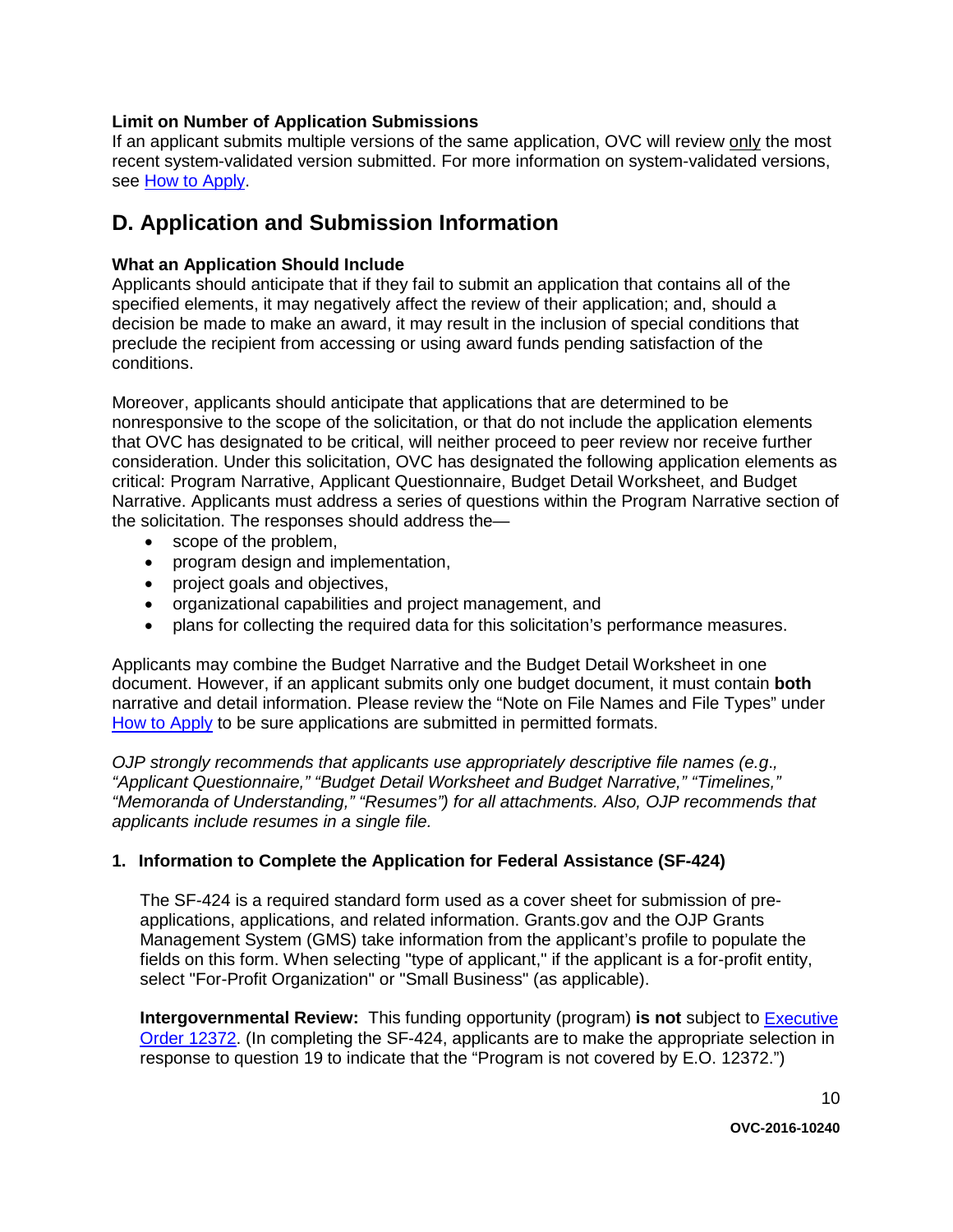#### **2. Project Abstract**

Applications should include a high-quality project abstract that summarizes the proposed project in 400 words or less. Project abstracts should be—

- Written for a general public audience
- Submitted as a separate attachment with "Project Abstract" as part of its file name
- Single-spaced, using a standard 12-point font (Times New Roman) with 1-inch margins

As a separate attachment, the project abstract will **not** count against the page limit for the program narrative.

All project abstracts should follow the detailed template available at [ojp.gov/funding/Apply/Resources/ProjectAbstractTemplate.pdf.](http://ojp.gov/funding/Apply/Resources/ProjectAbstractTemplate.pdf)

**Permission to Share Project Abstract with the Public:** It is unlikely that OVC will be able to fund all applications submitted under this solicitation, but it may have the opportunity to share information with the public regarding unfunded applications, for example, through a listing on a web page available to the public. The intent of this public posting would be to allow other possible funders to become aware of such proposals.

In the project abstract template, applicants are asked to indicate whether they give OJP permission to share their project abstract (including contact information) with the public. Granting (or failing to grant) this permission will not affect OJP's funding decisions, and, if the application is not funded, granting permission will not guarantee that abstract information will be shared, nor will it guarantee funding from any other source.

**Note:** OJP may choose not to list a project that otherwise would have been included in a listing of unfunded applications, should the abstract fail to meet the format and content requirements noted above and outlined in the project abstract template.

#### **3. Program Narrative and Application Questionnaire**

Responses to the Application Questionnaire must not exceed 25 pages in length, doublespaced (i.e., 25 pages for the entire response, not 25 pages per question). If the responses fail to comply with these length-related restrictions, OVC may consider such noncompliance in peer review and in final award decisions.

The Application Questionnaire comprises the following sections (see also Selection Criteria):

- a. Statement of the Problem
	- a. Why does your organization want to participate in this initiative?
	- b. What experience do you have with providing support services to victims of sexual abuse and/or rape crisis coalitions?
	- c. Describe policies and practices in your area of work related to victim services and addressing the needs of sexual abuse victims, specifically those that are incarcerated.
	- d. Describe your experience in developing and providing training and technical assistance to victim service organizations.
	- e. Who are your constituents?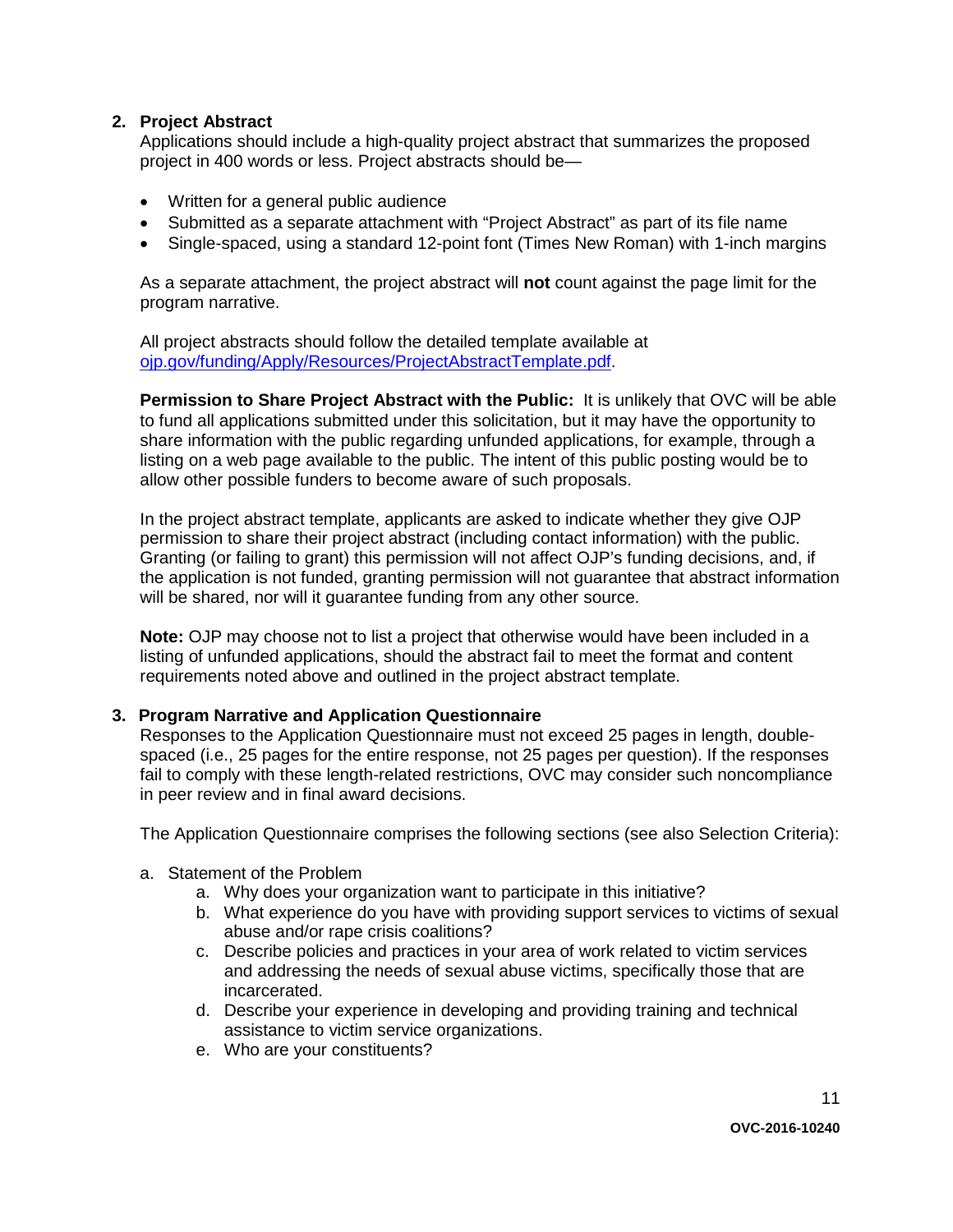- b. Project Design and Implementation
	- a. Describe how you would implement this project.
	- b. Who are your potential project partners?
	- c. Do you have agreements or MOUs in place?
- c. Capabilities and Competencies
	- a. Describe your organization.
	- b. What is your current capacity to collaborate with one or more research partners?
	- c. Describe the strengths and weaknesses of your organization. Identify its challenges (e.g., resources, policy and system barriers, training gaps, etc.)
	- d. Identify any staffing, resource, and capacity needs that your organization would have to fill to lead this project.
- d. Plan for Collecting the Data Required for this Solicitation's Performance Measures

To demonstrate program progress and success, as well as, to assist the Department with fulfilling its responsibilities under the Government Performance and Results Act of 1993 (GPRA), Public Law 103-62, and the GPRA Modernization Act of 2010, Public Law 111– 352, applicants that receive funding under this solicitation must provide data that measure the results of their work done under this solicitation. OJP will require any award recipient, post award, to provide the data requested in the "Data Grantee Provides" column so that OJP can calculate values for the "Performance Measures" column. Performance measures for this solicitation are as follows:

| Objective                                                                          | <b>Performance</b><br>Measure(s)            | <b>Description</b>                                                                                                                                                                                                                                                                                                                                                                                                                                                                                                        | <b>Data Grantee Provides</b>                                                                                     |
|------------------------------------------------------------------------------------|---------------------------------------------|---------------------------------------------------------------------------------------------------------------------------------------------------------------------------------------------------------------------------------------------------------------------------------------------------------------------------------------------------------------------------------------------------------------------------------------------------------------------------------------------------------------------------|------------------------------------------------------------------------------------------------------------------|
| <b>Multijurisdictional</b><br><b>Linkages and</b><br>Wraparound<br><b>Services</b> | Number of<br>partnerships formed.           | The number of new formalized<br>collaboration agreements<br>developed during the reporting<br>period. They must be signed<br>by heads of organizations with<br>authority to commit resources<br>such as time, dollars, staff,<br>and facilities. Examples can be<br>MOUs, tribal resolutions, and<br>formalized collaboration<br>agreements.<br>Letters of support lend<br>organizational support but do<br>not commit resources. The<br>intent is to measure the extent<br>of progress toward the goals of<br>Vision 21. | a. Number of new<br>formalized collaboration<br>agreements developed.<br>b. Number of new<br>letters of support. |
|                                                                                    | Number of planning<br>activities conducted. | Number of planning activities<br>undertaken during the<br>reporting period. Planning<br>activities include creation of                                                                                                                                                                                                                                                                                                                                                                                                    | a. Number of planning<br>activities undertaken.                                                                  |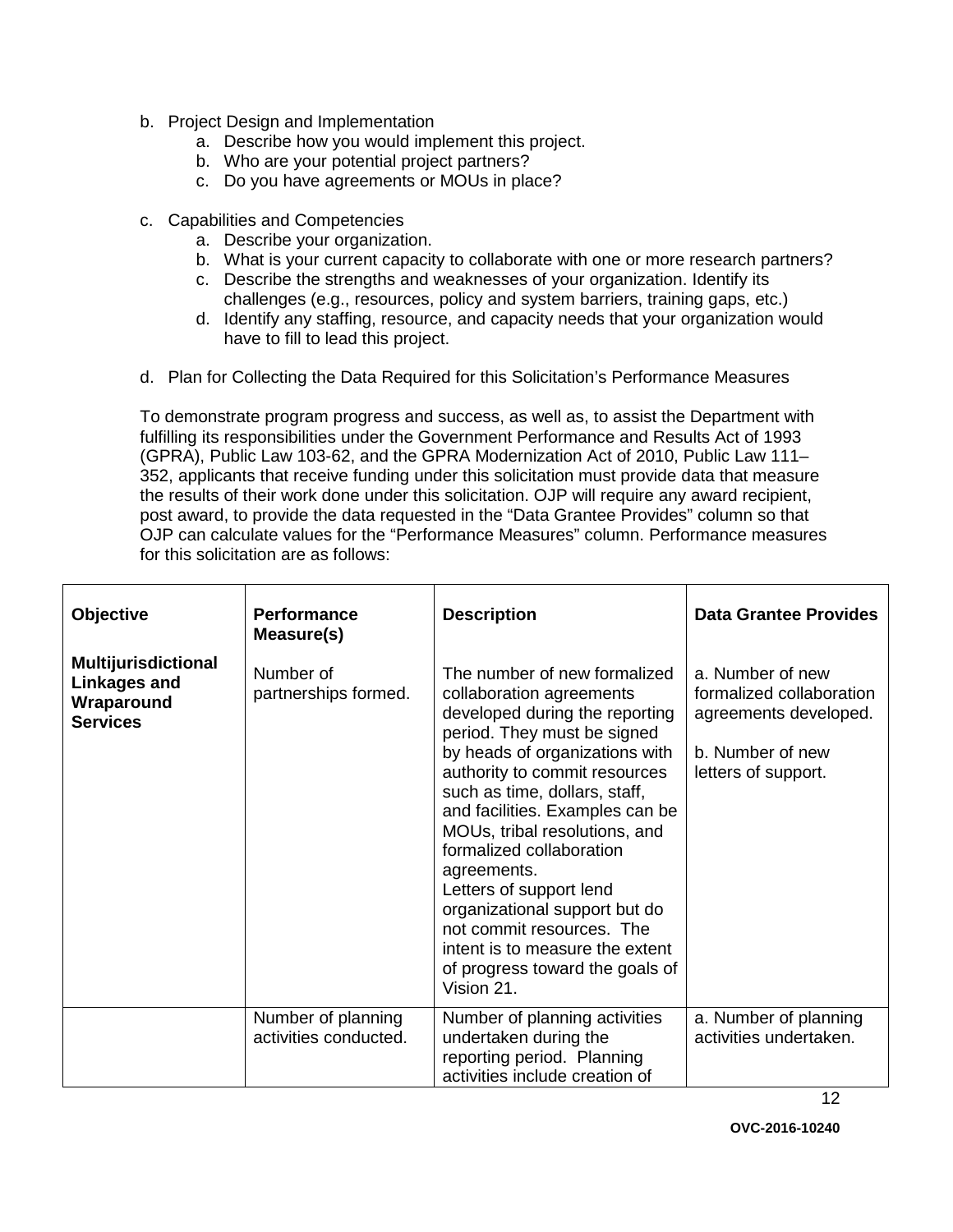|                                                                                                                | task forces or interagency<br>committees/advisory groups,<br>meetings held, needs<br>assessments undertaken, etc.<br>The intent is to measure<br>progress toward the goals for                                                                                                                                                                                                                                                                                                                                                                                                                                                                                 |                                                                                                                                 |
|----------------------------------------------------------------------------------------------------------------|----------------------------------------------------------------------------------------------------------------------------------------------------------------------------------------------------------------------------------------------------------------------------------------------------------------------------------------------------------------------------------------------------------------------------------------------------------------------------------------------------------------------------------------------------------------------------------------------------------------------------------------------------------------|---------------------------------------------------------------------------------------------------------------------------------|
| Number of agency<br>policies or procedures<br>created, amended, or<br>rescinded.                               | Vision 21.<br>The number of cross-program<br>or agency policies or<br>procedures created, amended,<br>or rescinded during the<br>reporting period. A policy is a<br>plan or specific course of<br>action that guides the general<br>goals and directives of<br>programs and/or agencies. A<br>procedure is the established or<br>correct method of doing<br>something. Include policies<br>and procedures that are<br>relevant to the topic area of<br>the program or that affect<br>program operations. Preferred<br>data sources are program<br>records, minutes, or<br>summaries.<br>The intent is to measure<br>progress toward the goals of<br>Vision 21. | a. Count the number of<br>agency policies or<br>procedures created,<br>amended, or rescinded<br>during the reporting<br>period. |
| Number of<br>groups/organizations/<br>agencies participating<br>in multijurisdictional<br>linkages initiative. | Multijurisdictional linkages are<br>collaborations between<br>agencies for a common goal.<br>Group may be an association,<br>government, nonprofit,<br>consortium, agency,<br>neighborhood association,<br>religious group, or a single<br>organization<br>Types are state, regional, or<br>local partnerships.<br>Intent is to measure increase<br>in partnerships as a result of<br>the Vision 21 funding.                                                                                                                                                                                                                                                   | a. Number of agencies<br>involved in the<br>partnership.                                                                        |
| Percent of agencies<br>that implement<br>evidence-based<br>programs or practices.                              | Evidence-based programs or<br>practices are best practice<br>models which include program<br>models that have shown<br>through rigorous evaluation<br>and replication to be effective.                                                                                                                                                                                                                                                                                                                                                                                                                                                                         | a. Number of agencies<br>that utilize an evidence-<br>based program or<br>practice in the delivery<br>of services.              |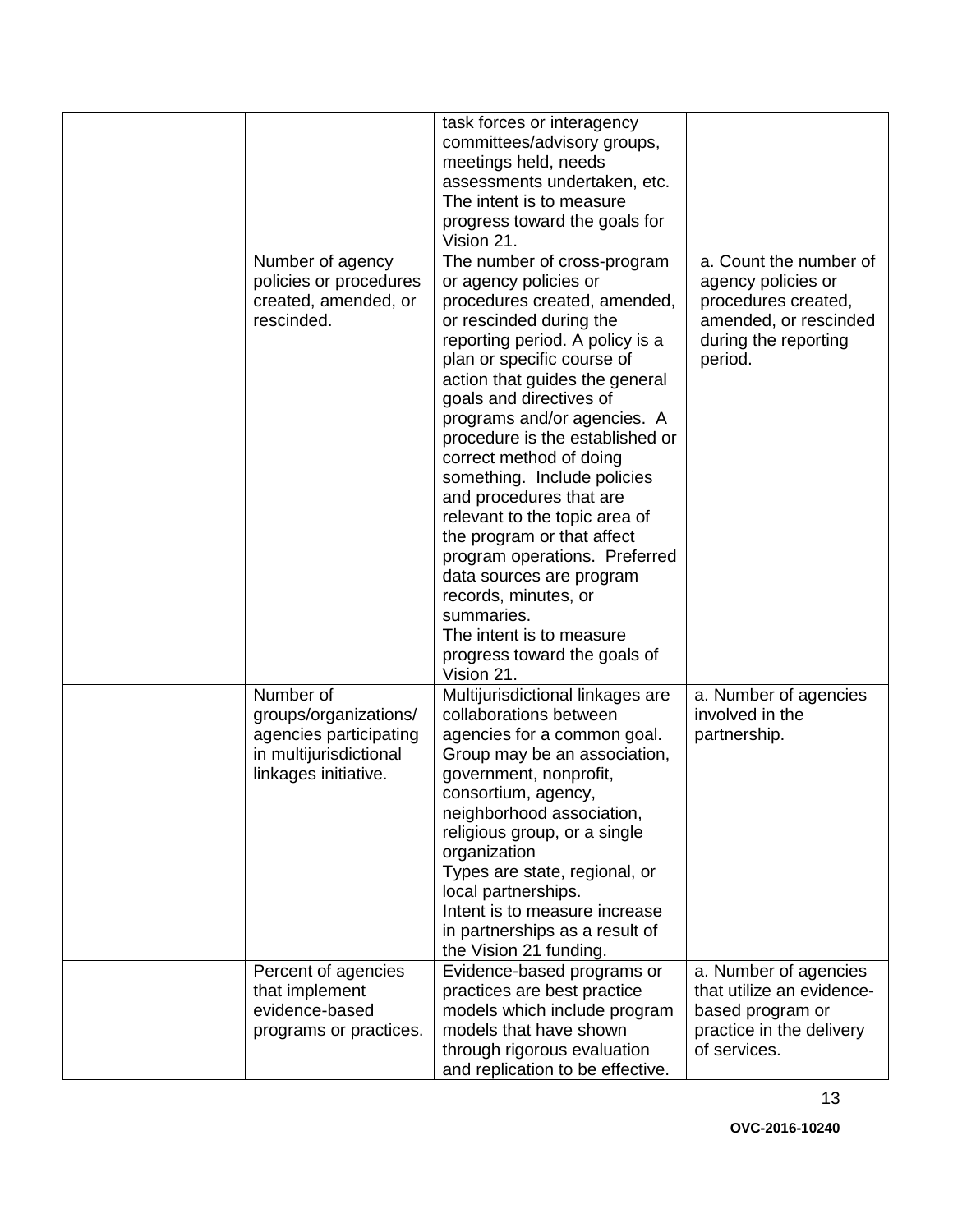|                           | Number of victims<br>served through this<br>partnership. | See OJP's<br>www.crimesolutions.gov.<br>Services may include direct<br>services.<br>Count the number of victims<br>served through this<br>partnership.                                                                                                                                                                                                              | a. Number of victims<br>served during the<br>reporting period.<br>b. Number of victims<br>served in the quarter<br>prior to the start of the<br>grant.                          |
|---------------------------|----------------------------------------------------------|---------------------------------------------------------------------------------------------------------------------------------------------------------------------------------------------------------------------------------------------------------------------------------------------------------------------------------------------------------------------|---------------------------------------------------------------------------------------------------------------------------------------------------------------------------------|
| <b>Strategic Planning</b> | Number of<br>improvement<br>initiatives<br>implemented.  | Count the number of system-<br>wide initiatives implemented<br>during the reporting period.<br>Examples: community<br>strategic planning meeting,<br>stakeholder engagement<br>meetings.                                                                                                                                                                            | a. Number of<br>improvement initiatives<br>planned for the duration<br>of the grant period.<br>b. Number of<br>improvement initiatives<br>implemented this<br>reporting period. |
|                           | Number of planning<br>activities conducted.              | Number of planning activities<br>undertaken during the<br>reporting period. Planning<br>activities include creation of<br>task forces or interagency<br>committees/advisory groups,<br>meetings held, needs<br>assessments undertaken, etc.<br>Preferred data source is<br>program records. The intent is<br>to measure progress toward<br>the goals for Vision 21. | a. Number of strategic<br>planning activities<br>begun.                                                                                                                         |

OVC does not require applicants to submit performance measures data with their application. Performance measures are included as an alert that OVC will require successful applicants to submit specific data as part of their reporting requirements. For the application, applicants should indicate an understanding of these requirements and discuss how they will gather the required data, should they receive funding.

#### **Note on Project Evaluations**

Applicants that propose to use funds awarded through this solicitation to conduct project evaluations should be aware that certain project evaluations (such as systematic investigations designed to develop or contribute to generalizable knowledge) may constitute "research" for purposes of applicable DOJ human subjects protection regulations. However, project evaluations that are intended only to generate internal improvements to a program or service, or are conducted only to meet OJP's performance measure data reporting requirements likely do not constitute "research." Applicants should provide sufficient information for OJP to determine whether the particular project they propose would either intentionally or unintentionally collect and/or use information in such a way that it meets the DOJ regulatory definition of research.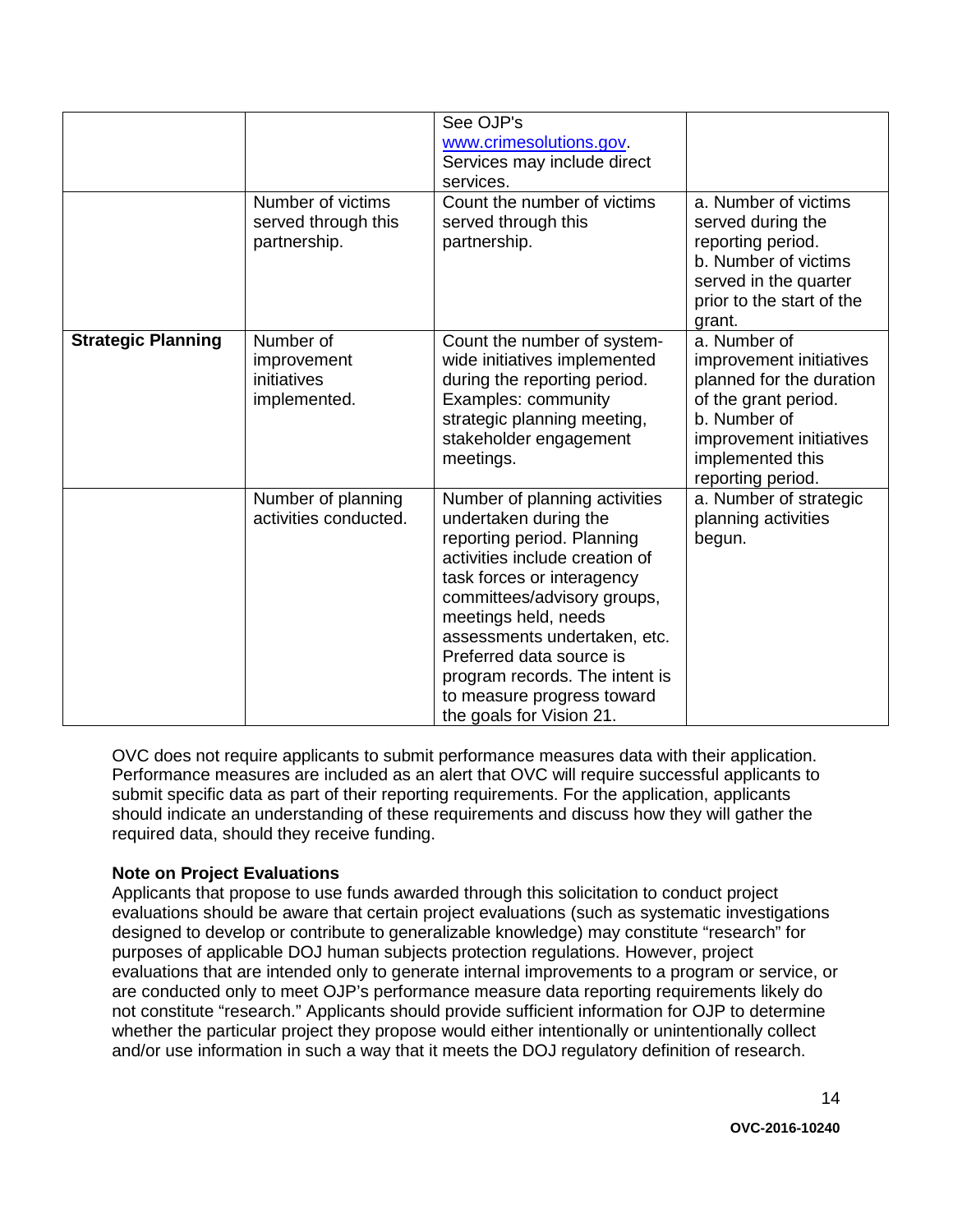Research, for the purposes of human subjects protections for OJP-funded programs, is defined as, "a systematic investigation, including research development, testing, and evaluation, designed to develop or contribute to generalizable knowledge" 28 C.F.R. § 46.102(d). For additional information on determining whether a proposed activity would constitute research, see the decision tree to assist applicants on the "Research and the Protection of Human Subjects" section of the [OJP Funding Resource Center](http://ojp.gov/funding/index.htm) web page [\(www.ojp.gov/funding/Explore/SolicitationRequirements/EvidenceResearchEvaluationRequirem](http://ojp.gov/funding/Explore/SolicitationRequirements/EvidenceResearchEvaluationRequirements.htm) [ents.htm\)](http://ojp.gov/funding/Explore/SolicitationRequirements/EvidenceResearchEvaluationRequirements.htm). Applicants whose proposals may involve a research or statistical component also should review the "Data Privacy and Confidentiality Requirements" section on that web page.

#### **4. Budget Detail Worksheet and Budget Narrative**

#### **a. Budget Detail Worksheet**

A sample Budget Detail Worksheet can be found at [www.ojp.gov/funding/Apply/Resources/BudgetDetailWorksheet.pdf.](http://ojp.gov/funding/Apply/Resources/BudgetDetailWorksheet.pdf) Applicants that submit their budget in a different format should include the budget categories listed in the sample budget worksheet. The Budget Detail Worksheet should be broken down by year.

For questions pertaining to budget and examples of allowable and unallowable costs, see the Financial Guide at<http://ojp.gov/financialguide/DOJ/index.htm>*.*

#### **b. Budget Narrative**

The budget narrative should thoroughly and clearly describe every category of expense listed in the Budget Detail Worksheet. OJP expects proposed budgets to be complete, cost effective, and allowable (e.g., reasonable, allocable, and necessary for project activities).

Applicants should demonstrate in their budget narratives how they will maximize cost effectiveness of grant expenditures. Budget narratives should generally describe cost effectiveness in relation to potential alternatives and the goals of the project. For example, a budget narrative should detail why planned in-person meetings are necessary, or how technology and collaboration with outside organizations could be used to reduce costs, without compromising quality.

The narrative should be mathematically sound and correspond with the information and figures provided in the Budget Detail Worksheet. The narrative should explain how the applicant estimated and calculated all costs, and how they are relevant to the completion of the proposed project. The narrative may include tables for clarification purposes but need not be in a spreadsheet format. As with the Budget Detail Worksheet, the Budget Narrative should be broken down by year.

**Travel for required trainings:** The Travel category of the Budget Detail Worksheet should include costs to support the travel of staff to attend trainings. Applicants must include costs associated with travel, lodging, per diem, and ground transportation for each of the following: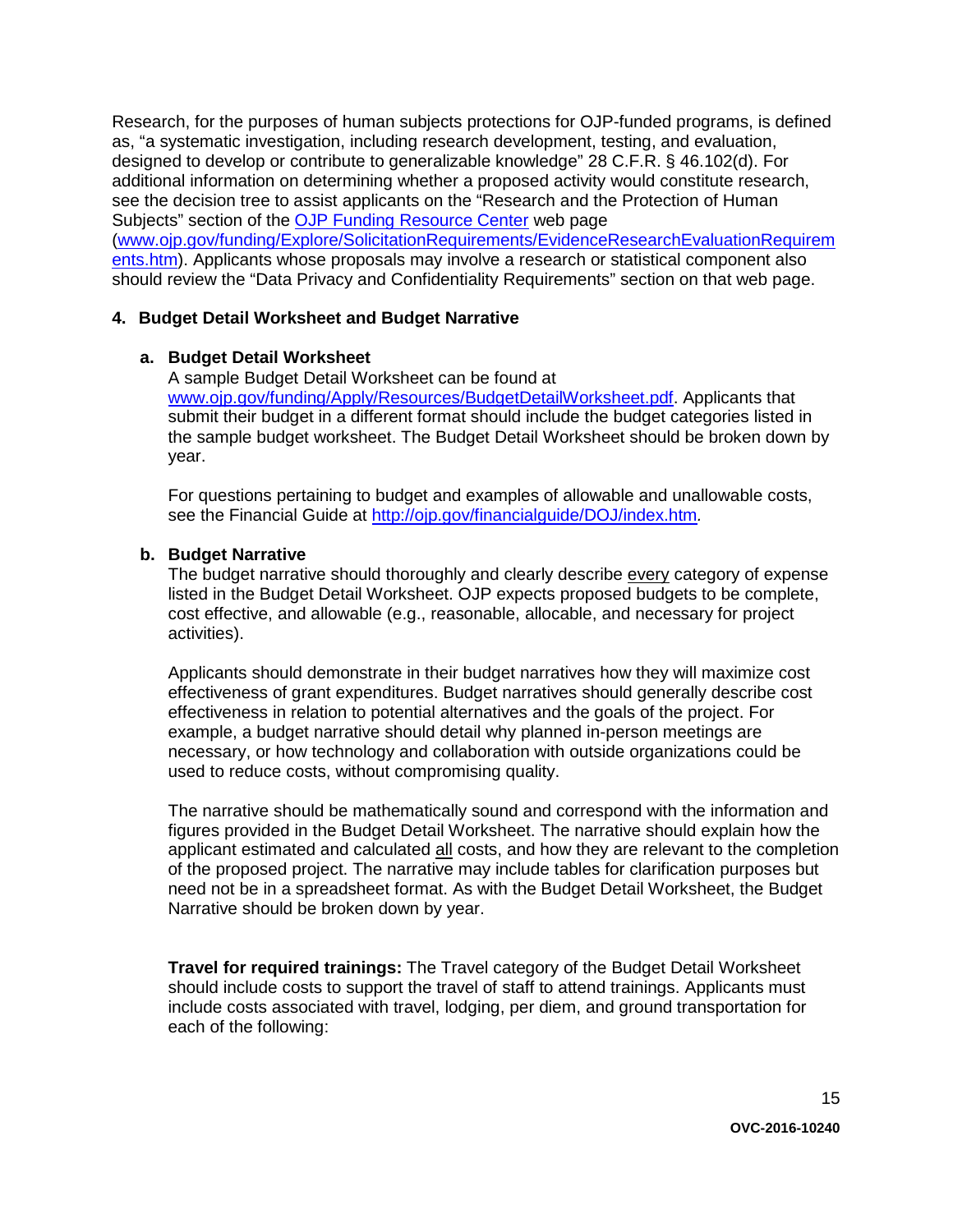- 1. The Regional Financial Management Training Seminar sponsored by OJP's Office of the Chief Financial Officer (OCFO), unless the applicant has previously attended this seminar or plans to take the training online. Specific information about the dates and locations of upcoming OCFO events and information about the DOJ Grants Financial Management Online Training can be found at [www.ojp.usdoj.gov/training/training.htm.](http://www.ojp.usdoj.gov/training/training.htm)
- 2. OVC-wide discretionary grantee meeting. Date and location to be determined.

#### **c. Noncompetitive Procurement Contracts in Excess of Simplified Acquisition Threshold**

If an applicant proposes to make one or more noncompetitive procurements of products or services, where the noncompetitive procurement will exceed the simplified acquisition threshold (also known as the small purchase threshold), which is currently set at \$150,000, the application should address the considerations outlined in the Financial [Guide.](http://ojp.gov/financialguide/DOJ/index.htm)

#### **d. Pre-Agreement Cost Approvals**

For information on pre-agreement costs, see [Section B. Federal Award Information.](#page-5-1)

#### **5. Indirect Cost Rate Agreement (if applicable)**

Indirect costs are allowed only under the following circumstances:

- (a) The applicant has a current, federally approved indirect cost rate; or
- (b) The applicant is eligible to use and elects to use the "de minimis" indirect cost rate described in the Part 200 Uniform Requirements as set out at 2 C.F.R. 200.414(f).

Attach a copy of the federally approved indirect cost rate agreement to the application. Applicants that do not have an approved rate may request one through their cognizant federal agency, which will review all documentation and approve a rate for the applicant organization, or, if the applicant's accounting system permits, costs may be allocated in the direct cost categories. For the definition of Cognizant Federal Agency, see the "Glossary of Terms" in the [Financial Guide.](http://ojp.gov/financialguide/DOJ/index.htm) For assistance with identifying your cognizant agency, please contact the Customer Service Center at 1-800-458-0786 or at [ask.ocfo@usdoj.gov.](mailto:ask.ocfo@usdoj.gov) If DOJ is the cognizant federal agency, applicants may obtain information needed to submit an indirect cost rate proposal at [http://www.ojp.gov/funding/Apply/Resources/IndirectCosts.pdf.](http://www.ojp.gov/funding/Apply/Resources/IndirectCosts.pdf)

In order to use the "de minimis" indirect rate, attach written documentation to the application that advises OJP of both the applicant's eligibility (to use the "de minimis" rate) and its election. If the applicant elects the "de minimis" method, costs must be consistently charged as either indirect or direct costs, but may not be double charged or inconsistently charged as both. In addition, if this method is chosen then it must be used consistently for all federal awards until such time as you choose to negotiate a federally approved indirect cost rate.<sup>[4](#page-15-0)</sup>

#### **6. MOUs and Letters of Support**

Applicants must include, for each named partner, an MOU, Letter of Support, or subcontract that confirms the partner's agreement to provide the service and describes the cost agreement between the agencies. Subcontracts, MOUs, or Letters of Support should be submitted as

<span id="page-15-0"></span> <sup>4</sup> See 2 C.F.R. § 200.414(f).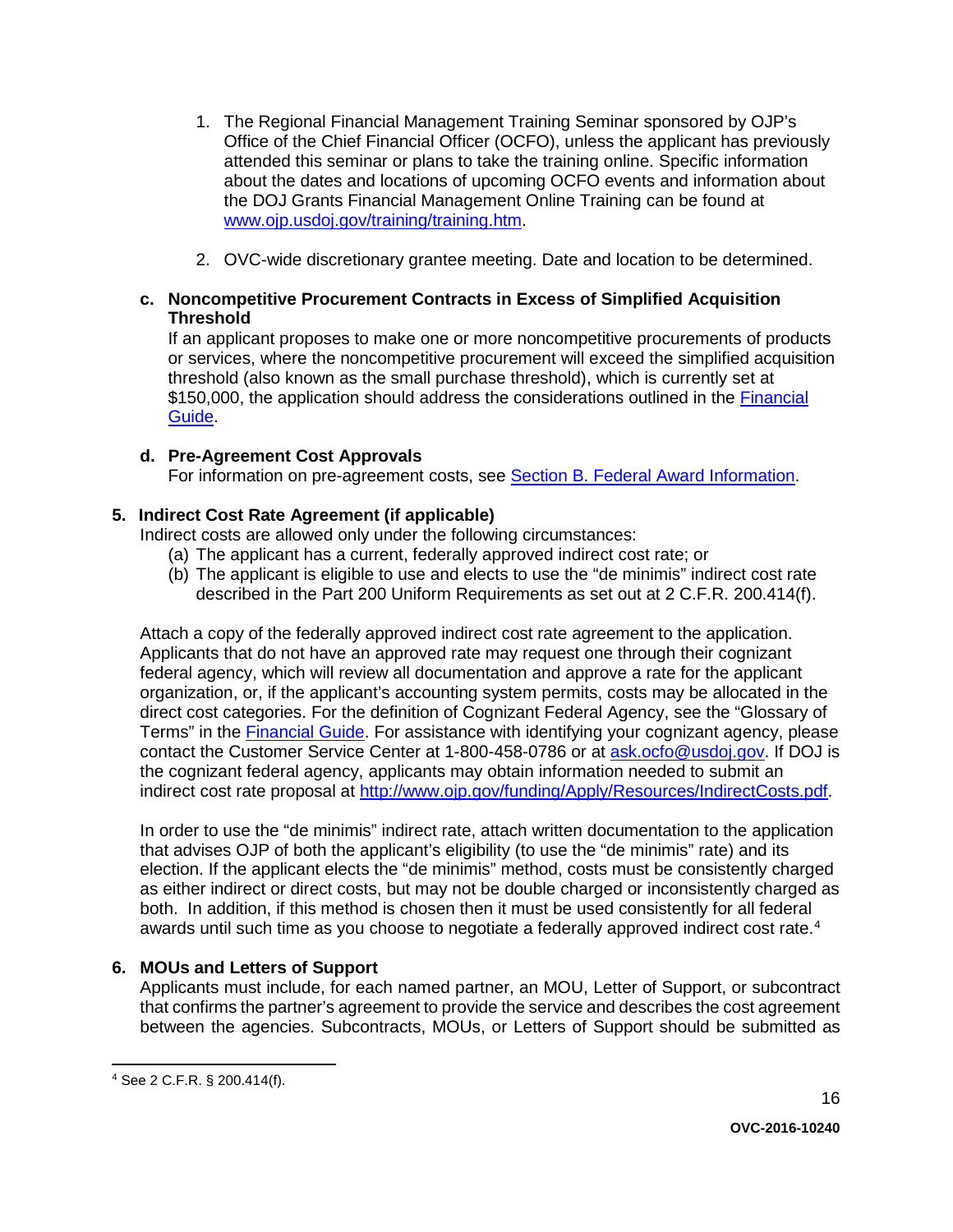one separate attachment to the application. MOUs and Letters of Support must include the following: (1) names of the organizations involved in the agreement; (2) scope of the direct service(s) and other work to be performed under the agreement; (3) duration of the agreement; (4) estimated cost per victim or cost of actual services provided—fee-for-service, in-kind match, or no-cost; (5) whether or not there is a cap on the total amount of the agreement; and (6) whether or not there is a maximum number of victims that may be served under the agreement. If any of the required direct services above are to be provided pro bono, or accessed through other government-subsidized or otherwise funded programs, applicants must describe how services will be provided to victims without the use of grant funds.

Applications with insufficient documentation to fully demonstrate the applicant's ability to implement their proposed demonstration project will be negatively impacted during the review process. Awards made under this solicitation will contain a special condition precluding access to the full amount of grant funds until all supporting documentation is received and approved by OVC.

#### **7. Logic Model**

Applicants must include a logic model that graphically illustrates how the project's goals, objectives, and activities are interrelated to address the stated problem. The logic model must be included as a separate attachment and must include information related to anticipated outputs, performance measures, and short- and long-term outcomes that are anticipated for victims served and the community. Sample logic models are available at [www.ojjdp.gov/grantees/pm/logic\\_models.html.](http://www.ojjdp.gov/grantees/pm/logic_models.html)

#### **8. Position Descriptions and Resumes**

Position descriptions and resumes for key participants should be tailored to the applicant to demonstrate qualifications of staff involved in the project.

#### **9. Tribal Authorizing Resolution (if applicable)**

Tribes, tribal organizations, or third parties proposing to provide direct services or assistance to residents on tribal lands should include in their applications a resolution, a letter, affidavit, or other documentation, as appropriate, that certifies that the applicant has the legal authority from the tribe(s) to implement the proposed project on tribal lands. In those instances when an organization or consortium of tribes applies for a grant on behalf of a tribe or multiple specific tribes, the application should include appropriate legal documentation, as described above, from all tribes that would receive services or assistance under the grant. A consortium of tribes for which existing consortium bylaws allow action without support from all tribes in the consortium (i.e., without an authorizing resolution or comparable legal documentation from each tribal governing body) may submit, instead, a copy of its consortium bylaws with the application.

Applicants unable to submit an application that includes a fully-executed (i.e., signed) copy of appropriate legal documentation, as described above, consistent with the applicable tribe's governance structure, should, at a minimum, submit an unsigned, draft version of such legal documentation as part of its application (except for cases in which, with respect to a tribal consortium applicant, consortium bylaws allow action without the support of all consortium member tribes). If selected for funding, OVC will make use of and access to funds contingent on receipt of the fully-executed legal documentation.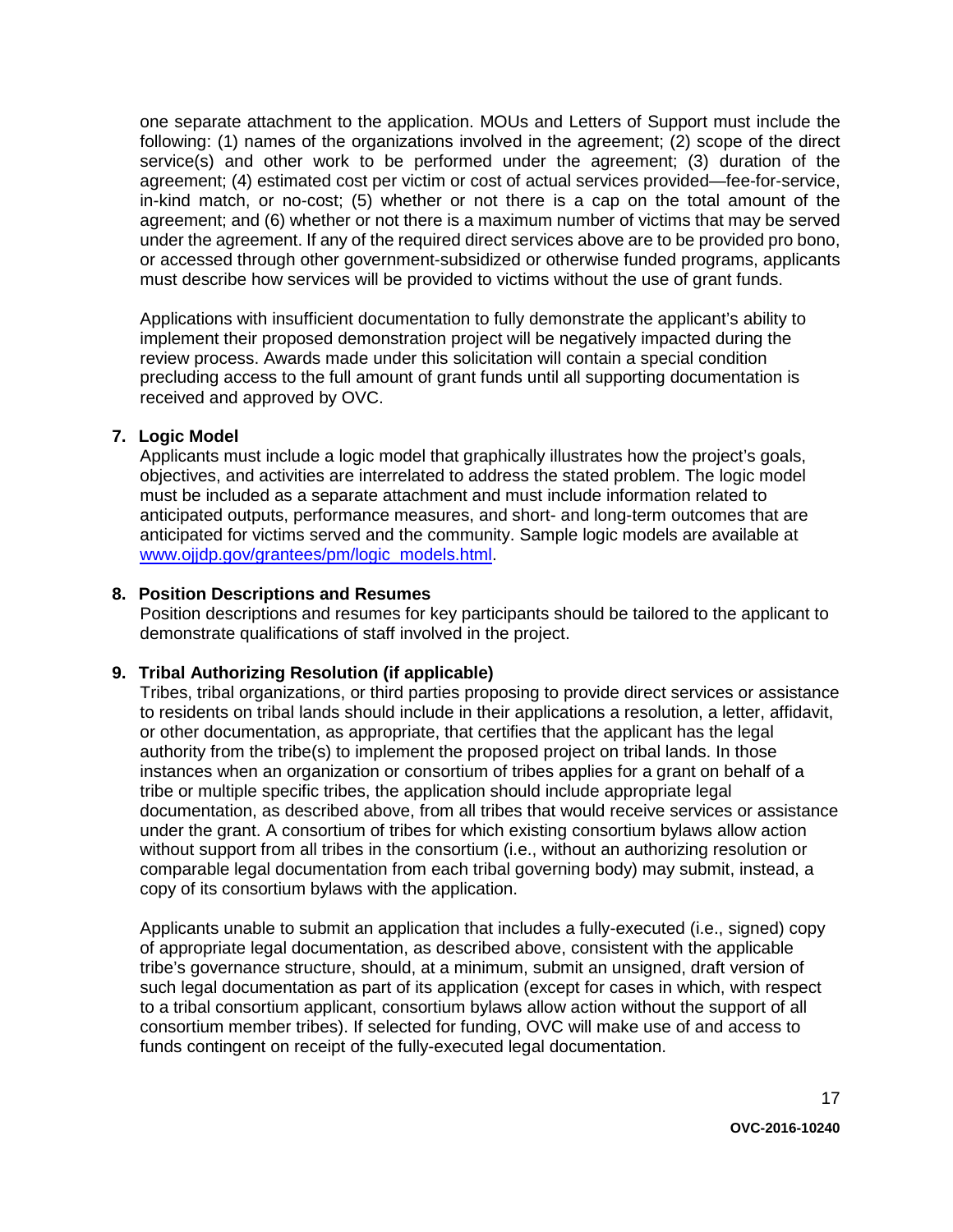#### **10. Applicant Disclosure of High Risk Status**

Applicants are to disclose whether they are currently designated high risk by another federal grant making agency. This includes any status requiring additional oversight by the federal agency due to past programmatic or financial concerns. If an applicant is designated high risk by another federal grant making agency, you must email the following information to [OJPComplianceReporting@usdoj.gov](mailto:OJPComplianceReporting@usdoj.gov) at the time of application submission:

- The federal agency that currently designated the applicant as high risk
- Date the applicant was designated high risk
- The high risk point of contact name, phone number, and email address, from that federal agency
- Reasons for the high risk status

OJP seeks this information to ensure appropriate federal oversight of any grant award. Disclosing this high risk information does not disqualify any organization from receiving an

OJP award. However, additional grant oversight may be included, if necessary, in award documentation.

#### **11. Additional Attachments**

#### **a. Applicant Disclosure of Pending Applications**

Applicants are to disclose whether they have pending applications for federally funded grants or subgrants (including cooperative agreements) that include requests for funding to support the same project being proposed under this solicitation and will cover the identical cost items outlined in the budget narrative and worksheet in the application under this solicitation. The disclosure should include both direct applications for federal funding (e.g., applications to federal agencies) and indirect applications for such funding (e.g., applications to State agencies that will subaward federal funds).

OJP seeks this information to help avoid any inappropriate duplication of funding. Leveraging multiple funding sources in a complementary manner to implement comprehensive programs or projects is encouraged and is not seen as inappropriate duplication.

Applicants that have pending applications as described above are to provide the following information about pending applications submitted within the last 12 months:

- The federal or state funding agency
- The solicitation name/project name
- The point of contact information at the applicable funding agency

| <b>Federal or</b><br><b>State</b><br><b>Funding</b><br><b>Agency</b> | <b>Solicitation</b><br>Name/Project<br><b>Name</b> | Name/Phone/Email for Point of Contact at<br><b>Funding Agency</b> |
|----------------------------------------------------------------------|----------------------------------------------------|-------------------------------------------------------------------|
| DOJ/COPS                                                             | <b>COPS Hiring</b><br>Program                      | Jane Doe, 202/000-0000; jane.doe@usdoj.gov                        |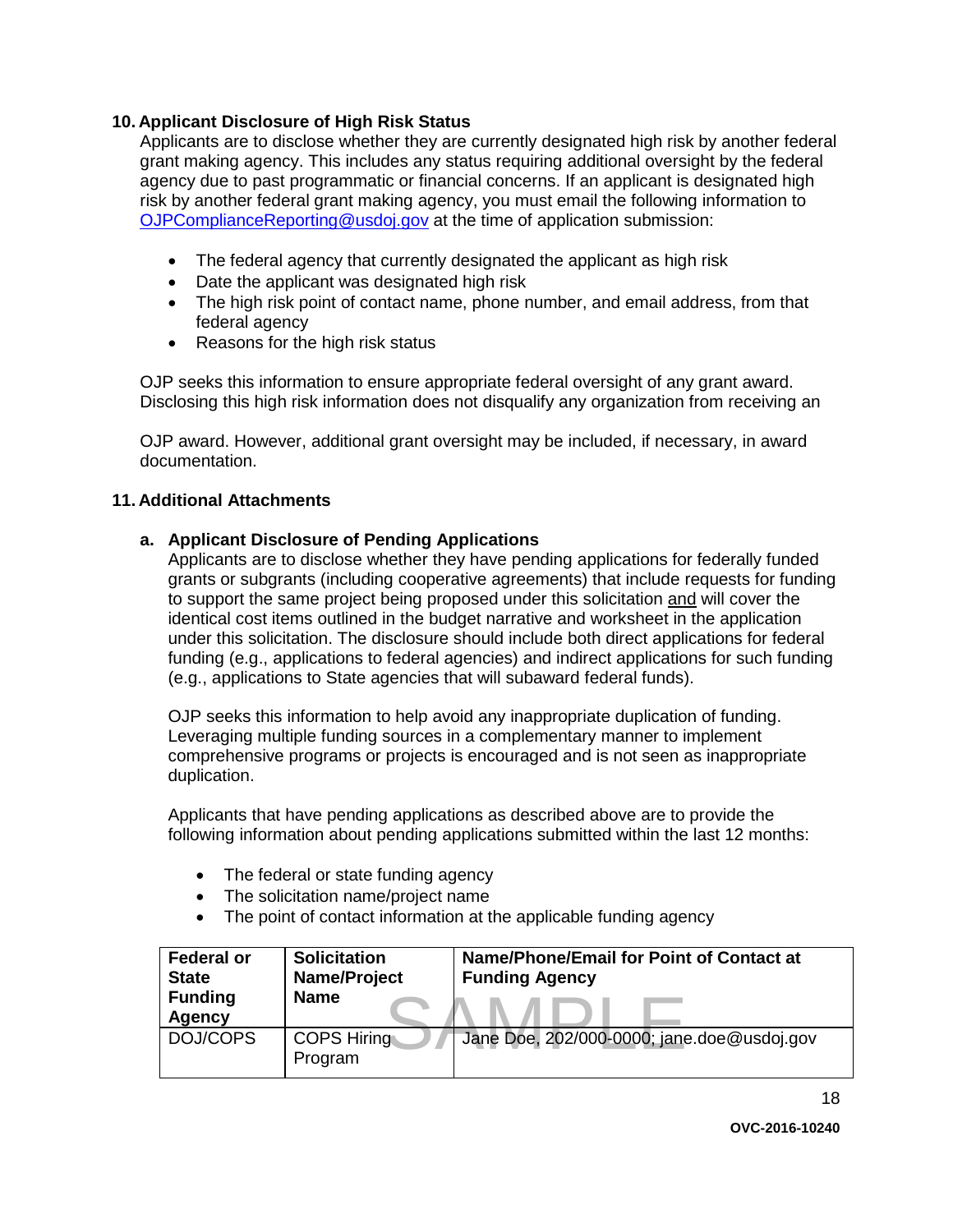Applicants should include the table as a separate attachment to their application. The file should be named "Disclosure of Pending Applications."

Applicants that do not have pending applications as described above are to include a statement to this effect in the separate attachment page (e.g., "[Applicant Name on SF-424] does not have pending applications submitted within the last 12 months for federally funded grants or subgrants (including cooperative agreements) that include requests for funding to support the same project being proposed under this solicitation and will cover the identical cost items outlined in the budget narrative and worksheet in the application under this solicitation.").

#### **b. Research and Evaluation Independence and Integrity**

If a proposal involves research and/or evaluation, regardless of the proposal's other merits, in order to receive funds, the applicant must demonstrate research/evaluation independence, including appropriate safeguards to ensure research/evaluation objectivity and integrity, both in this proposal and as it may relate to the applicant's other current or prior related projects. This documentation may be included as an attachment to the application which addresses BOTH i. and ii. below.

- i. For purposes of this solicitation, applicants must document research and evaluation independence and integrity by including, at a minimum, one of the following two items:
	- a. A specific assurance that the applicant has reviewed its proposal to identify any research integrity issues (including all principal investigators and subrecipients) and it has concluded that the design, conduct, or reporting of research and evaluation funded by OVC grants, cooperative agreements, or contracts will not be biased by any personal or financial conflict of interest on the part of part of its staff, consultants, and/or subrecipients responsible for the research and evaluation or on the part of the applicant organization;

#### OR

b. A specific listing of actual or perceived conflicts of interest that the applicant has identified in relation to this proposal. These conflicts could be either personal (related to specific staff, consultants, and/or subrecipients) or organizational (related to the applicant or any subgrantee organization). Examples of potential investigator (or other personal) conflict situations may include, but are not limited to, those in which an investigator would be in a position to evaluate a spouse's work product (actual conflict), or an

19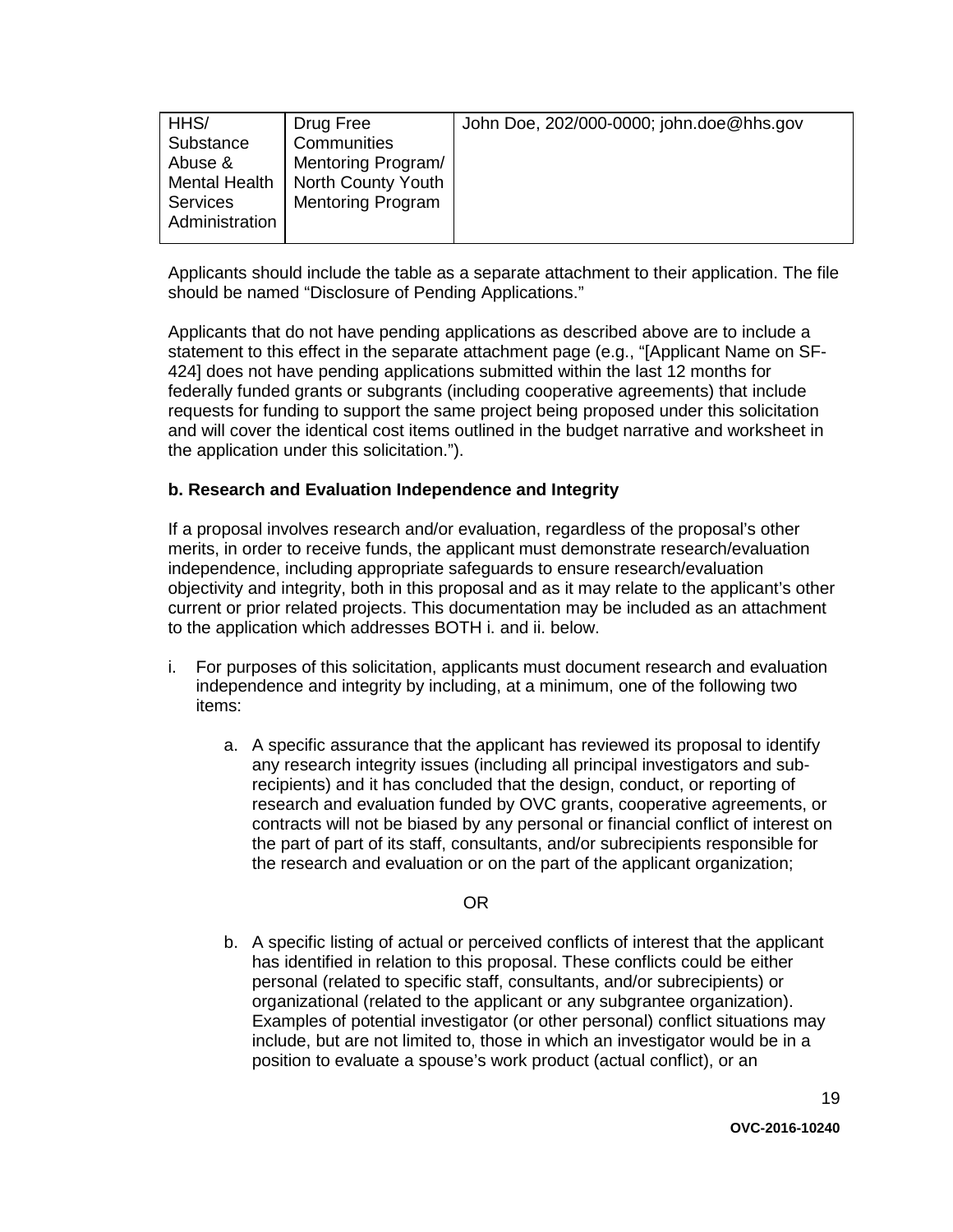investigator would be in a position to evaluate the work of a former or current colleague (potential apparent conflict). With regard to potential organizational conflicts of interest, as one example, generally an organization could not be given a grant to evaluate a project if that organization had itself provided substantial prior technical assistance to that specific project or a location implementing the project (whether funded by OJP or other sources), as the organization in such an instance would appear to be evaluating the effectiveness of its own prior work. The key is whether a reasonable person understanding all of the facts would be able to have confidence that the results of any research or evaluation project are objective and reliable. Any outside personal or financial interest that casts doubt on that objectivity and reliability of an evaluation or research product is a problem and must be disclosed.

- ii. In addition, for purposes of this solicitation applicants must address the issue of possible mitigation of research integrity concerns by including, at a minimum, one of the following two items:
	- a. If an applicant reasonably believes that no potential personal or organizational conflicts of interest exist, then the applicant should provide a brief narrative explanation of how and why it reached that conclusion. Applicants MUST also include an explanation of the specific processes and procedures that the applicant will put in place to identify and eliminate (or, at the very least, mitigate) potential personal or financial conflicts of interest on the part of its staff, consultants, and/or subrecipients for this particular project, should that be necessary during the grant period. Documentation that may be helpful in this regard could include organizational codes of ethics/conduct or policies regarding organizational, personal, and financial conflicts of interest.

#### OR

b. If the applicant has identified specific personal or organizational conflicts of interest in its proposal during this review, the applicant must propose a specific and robust mitigation plan to address conflicts noted above. At a minimum, the plan must include specific processes and procedures that the applicant will put in place to eliminate (or, at the very least, mitigate) potential personal or financial conflicts of interest on the part of its staff, consultants, and/or subrecipients for this particular project, should that be necessary during the grant period. Documentation that may be helpful in this regard could include organizational codes of ethics/conduct or policies regarding organizational, personal, and financial conflicts of interest. There is no guarantee that the plan, if any, will be accepted as proposed.

Considerations in assessing research and evaluation independence and integrity will include, but are not be limited to, the adequacy of the applicant's efforts to identify factors that could affect the objectivity or integrity of the proposed staff and/or the organization in carrying out the research, development, or evaluation activity; and the adequacy of the applicant's existing or proposed remedies to control any such factors.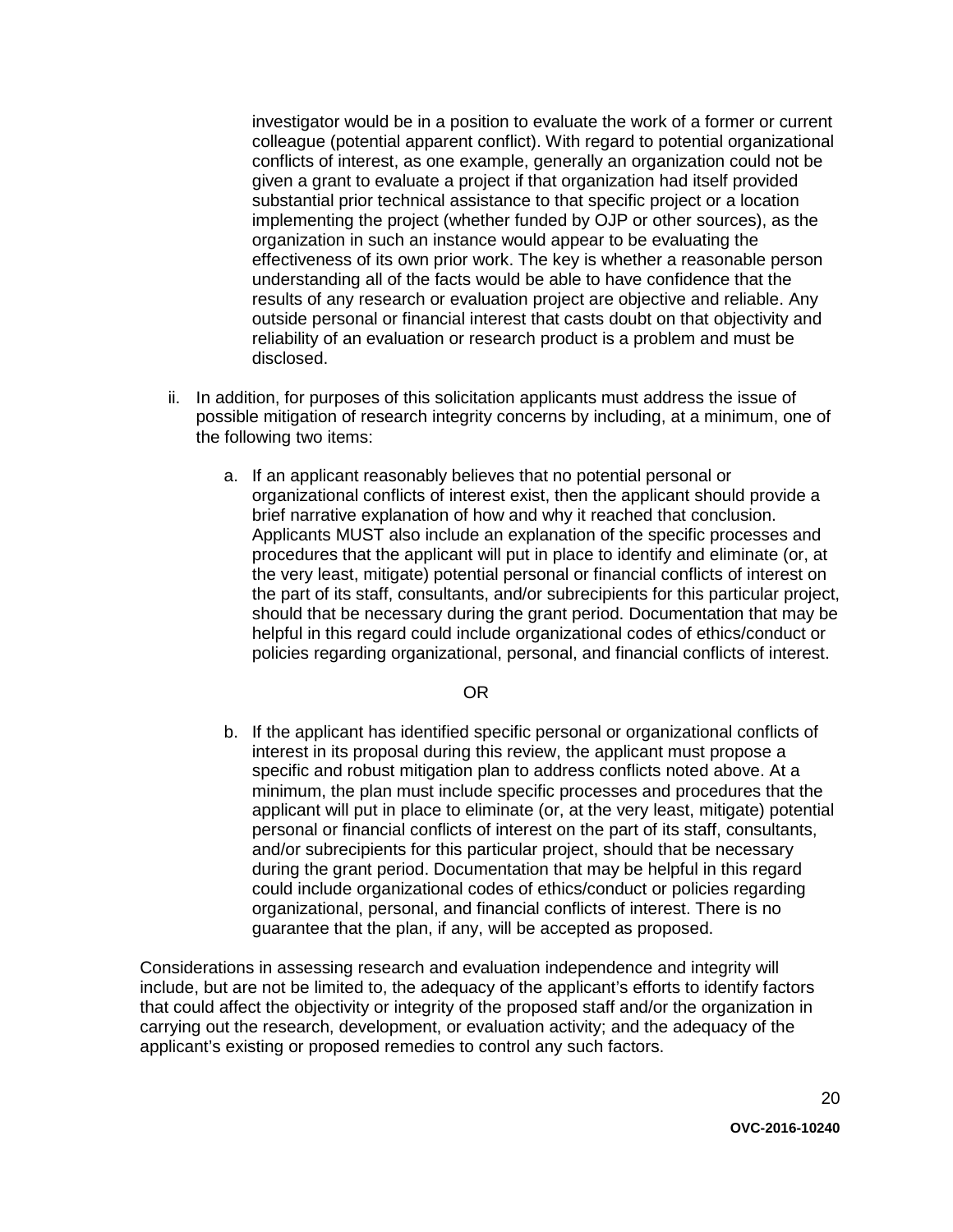#### **12. Financial Management and System of Internal Controls Questionnaire**

In accordance with the Part 200 Uniform Requirements as set out at 2 C.F.R. 200.205*,* Federal agencies must have in place a framework for evaluating the risks posed by applicants before they receive a Federal award. To facilitate part of this risk evaluation, **all** applicants (other than an individual) are to download, complete, and submit this [form.](http://ojp.gov/funding/Apply/Resources/FinancialCapability.pdf)

#### **13. Disclosure of Lobbying Activities**

All applicants must complete this information. Applicants that expend any funds for lobbying activities are to provide the detailed information requested on the form Disclosure of Lobbying Activities (SF-LLL). Applicants that do not expend any funds for lobbying activities are to enter "N/A" in the text boxes for item 10 ("a. Name and Address of Lobbying Registrant" and "b. Individuals Performing Services").

#### <span id="page-20-0"></span>**How to Apply**

Applicants must register in, and submit applications through Grants.gov, a primary source to find federal funding opportunities and apply for funding. Find complete instructions on how to register and submit an application at [www.Grants.gov.](http://www.grants.gov/) Applicants that experience technical difficulties during this process should call the Grants.gov Customer Support Hotline at **800**-**518**- **4726** or **606–545–5035**, 24 hours a day, 7 days a week, except federal holidays. Registering with Grants.gov is a one-time process; however, **processing delays may occur, and it can take several weeks** for first-time registrants to receive confirmation and a user password. OJP encourages applicants to **register several weeks before** the application submission deadline. In addition, OJP urges applicants to submit applications 72 hours prior to the application due date to allow time to receive validation messages or rejection notifications from Grants.gov, and to correct in a timely fashion any problems that may have caused a rejection notification.

OVC strongly encourages all prospective applicants to sign up for Grants.gov email [notifications](http://www.grants.gov/web/grants/manage-subscriptions.html) regarding this solicitation. If this solicitation is cancelled or modified, individuals who sign up with Grants.gov for updates will be automatically notified.

**Browser Information:** Grants.gov was built to be compatible with Internet Explorer. For technical assistance with Google Chrome, or another browser, contact Grants.gov Customer Support.

**Note on Attachments.** Grants.gov has two categories of files for attachments: mandatory and optional. OJP receives all files attached in both categories. Please insure all required documents are attached in the mandatory category.

**Note on File Names and File Types:** Grants.gov only permits the use of certain specific characters in names of attachment files. Valid file names may include only the characters shown in the table below. Grants.gov is designed to reject any application that includes an attachment(s) with a file name that contains any characters not shown in the table below.

| <b>Characters</b>                  |                         | <b>Special Characters</b> |                       |
|------------------------------------|-------------------------|---------------------------|-----------------------|
| Upper case $(A - Z)$               | Parenthesis (           | Curly braces {            | Square brackets [     |
| Lower case $(a - z)$               | Ampersand (&)           | Tilde (~)                 | Exclamation point (!) |
| Underscore (                       | Comma (                 | Semicolon (; )            | Apostrophe ('         |
| Hyphen<br>$\overline{\phantom{a}}$ | At sign $(\mathcal{Q})$ | Number sign (#)           | Dollar sign (\$)      |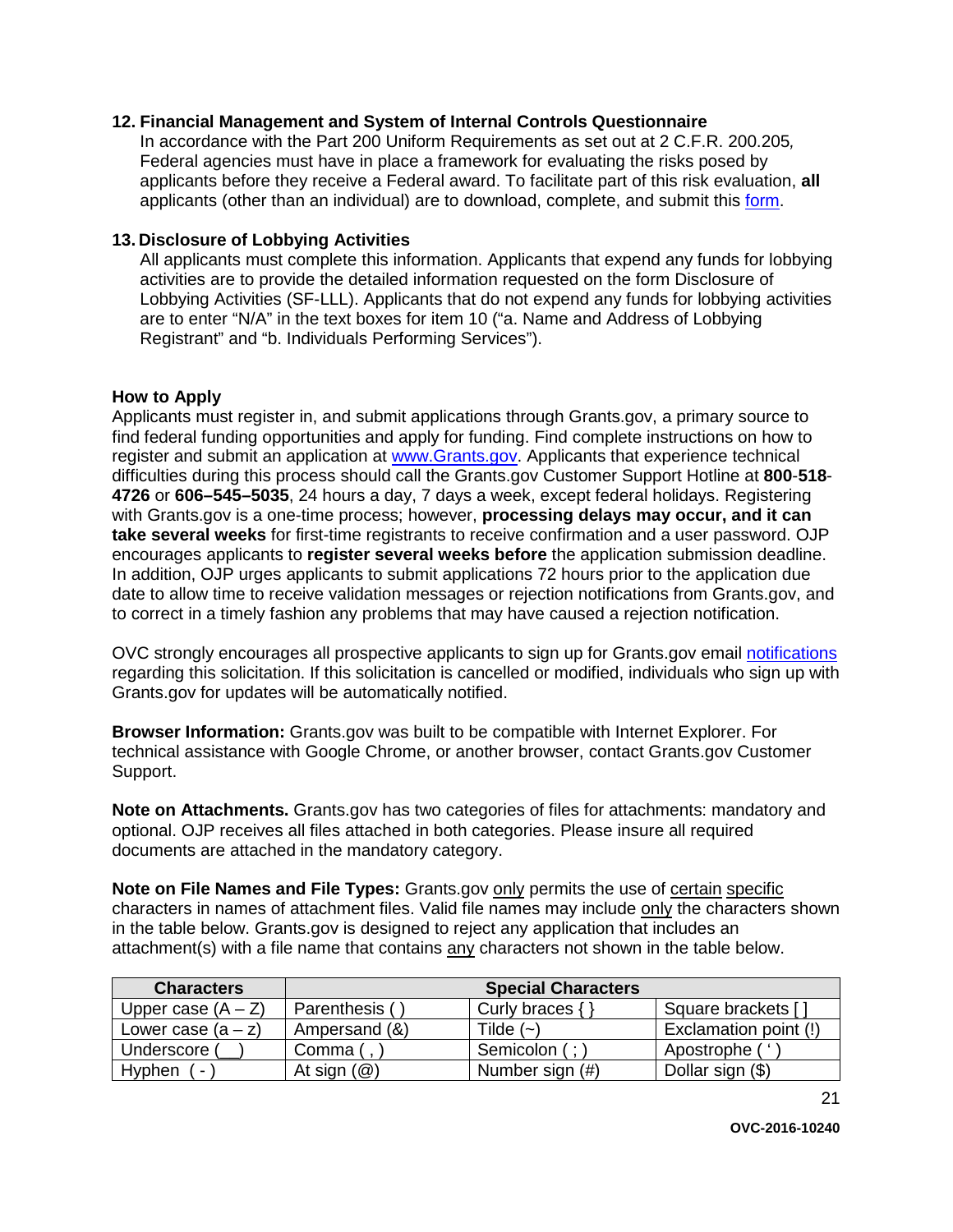| Space              | Percent sign (%) | Plus sign $(+)$                                              | Equal sign $(=)$ |
|--------------------|------------------|--------------------------------------------------------------|------------------|
| $\vert$ Period (.) |                  | When using the ampersand (&) in XML, applicants must use the |                  |
|                    | "&" format.      |                                                              |                  |

Grants.gov is designed to forward successfully submitted applications to the OJP Grants Management System (GMS).

**GMS does not accept executable file types as application attachments**. These disallowed file types include, but are not limited to, the following extensions: ".com," ".bat," ".exe," ".vbs," ".cfg," ".dat," ".db," ".dbf," ".dll," ".ini," ".log," ".ora," ".sys," and ".zip." GMS may reject applications with files that use these extensions. It is important to allow time to change the type of file(s) if the application is rejected.

All applicants are required to complete the following steps:

OJP may not make a federal award to an applicant organization until the applicant organization has complied with all applicable DUNS and SAM requirements. Individual applicants must comply with all Grants.gov requirements. If an applicant has not fully complied with the requirements by the time the federal awarding agency is ready to make a federal award, the federal awarding agency may determine that the applicant is not qualified to receive a federal award and use that determination as a basis for making a federal award to another applicant.

Individual applicants should search Grants.gov for a funding opportunity for which individuals are eligible to apply. Use the Funding Opportunity Number (FON) to register. Complete the registration form at<https://apply07.grants.gov/apply/IndCPRegister> to create a username and password. Individual applicants should complete all steps except 1, 2 and 4.

- **1. Acquire a Data Universal Numbering System (DUNS) number.** In general, the Office of Management and Budget requires that all applicants (other than individuals) for federal funds include a DUNS number in their applications for a new award or a supplement to an existing award. A DUNS number is a unique nine-digit sequence recognized as the universal standard for identifying and differentiating entities receiving federal funds. The identifier is used for tracking purposes and to validate address and point of contact information for federal assistance applicants, recipients, and subrecipients. The DUNS number will be used throughout the grant life cycle. Obtaining a DUNS number is a free, one-time activity. Call Dun and Bradstreet at 866–705–5711 to obtain a DUNS number or apply online at [www.dnb.com.](http://www.dnb.com/) A DUNS number is usually received within 1-2 business days.
- **2. Acquire registration with the System for Award Management (SAM).** SAM is the repository for standard information about federal financial assistance applicants, recipients, and subrecipients. OJP requires all applicants (other than individuals) for federal financial assistance to maintain current registrations in the SAM database. Applicants must be registered in SAM to successfully register in Grants.gov. Applicants must **update or renew their SAM registration annually** to maintain an active status. SAM registration and renewal can take as long as 10 business days to complete.

Applications cannot be successfully submitted in Grants.gov until Grants.gov receives the SAM registration information. Once the SAM registration/renewal is complete, **the**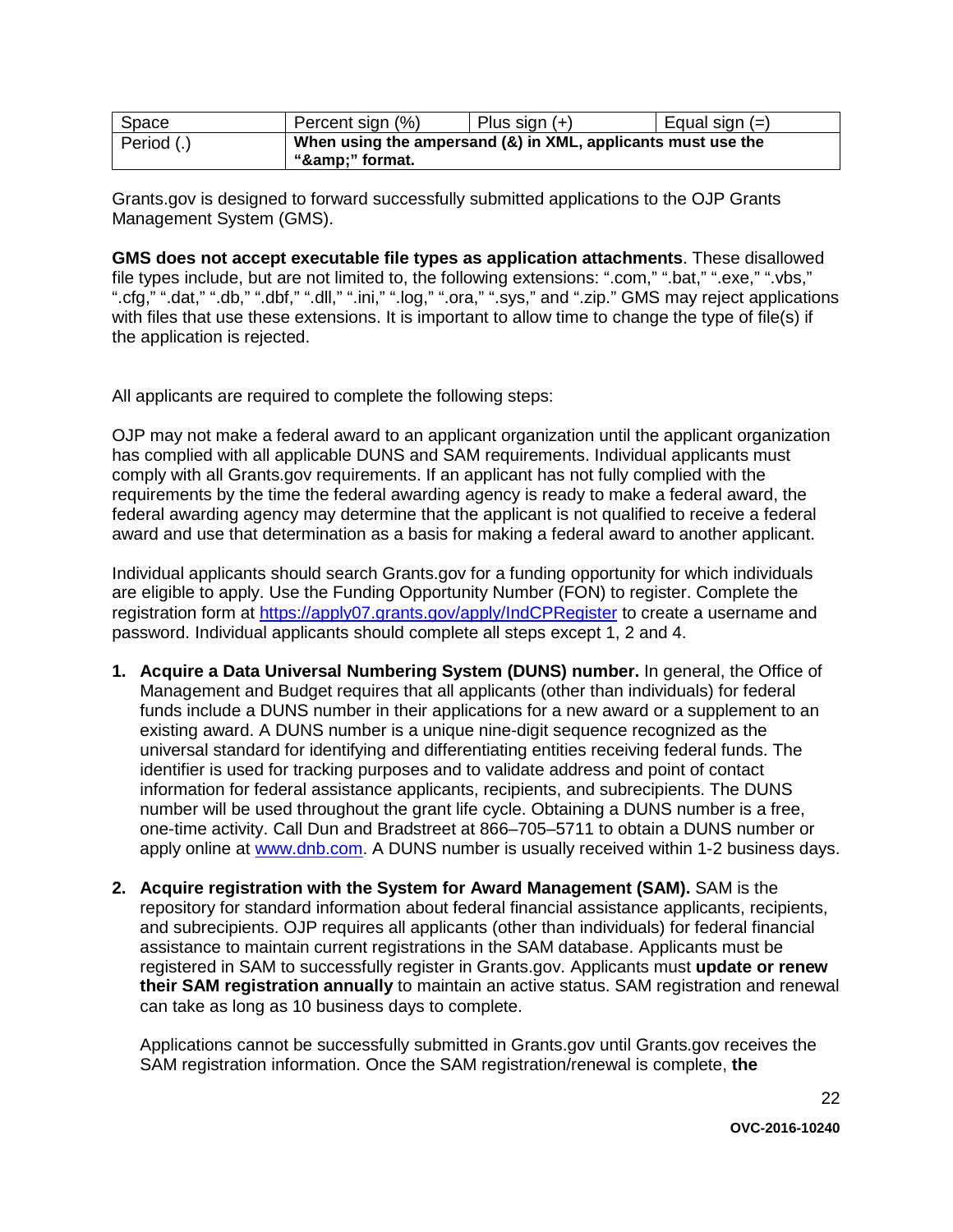**information transfer from SAM to Grants.gov can take up to 48 hours.** OJP recommends that the applicant register or renew registration with SAM as early as possible.

Information about SAM registration procedures can be accessed at [www.sam.gov.](https://www.sam.gov/portal/public/SAM/?portal:componentId=1f834b82-3fed-4eb3-a1f8-ea1f226a7955&portal:type=action&interactionstate=JBPNS_rO0ABXc0ABBfanNmQnJpZGdlVmlld0lkAAAAAQATL2pzZi9uYXZpZ2F0aW9uLmpzcAAHX19FT0ZfXw**)

- **3. Acquire an Authorized Organization Representative (AOR) and a Grants.gov username and password**. Complete the AOR profile on Grants.gov and create a username and password. The applicant organization's DUNS number must be used to complete this step. For more information about the registration process for organizations, go to [www.grants.gov/web/grants/register.html.](http://www.grants.gov/web/grants/register.html) Individuals registering with Grants.gov should go to [http://www.grants.gov/web/grants/applicants/individual-registration.html.](http://www.grants.gov/web/grants/applicants/individual-registration.html)
- **4. Acquire confirmation for the AOR from the E-Business Point of Contact (E-Biz POC).**  The E-Biz POC at the applicant organization must log into Grants.gov to confirm the applicant organization's AOR. The E-Biz POC will need the Marketing Partner Identification Number (MPIN) password obtained when registering with SAM to complete this step. Note that an organization can have more than one AOR.
- **5. Search for the funding opportunity on Grants.gov.** Use the following identifying information when searching for the funding opportunity on Grants.gov. The Catalog of Federal Domestic Assistance number for this solicitation is 16.582, titled "OVC FY 2016 Building and Enhancing Partnerships to Support Incarcerated Survivors of Sexual Abuse," and the funding opportunity number is OVC-2016-10240.
- **6. Submit a valid application consistent with this solicitation by following the directions in Grants.gov.** Within 24–48 hours after submitting the electronic application, the applicant should receive two notifications from Grants.gov. The first will confirm the receipt of the application and the second will state whether the application has been successfully validated, or rejected due to errors, with an explanation. It is possible to first receive a message indicating that the application is received and then receive a rejection notice a few minutes or hours later. Submitting well ahead of the deadline provides time to correct the problem(s) that caused the rejection. **Important:** OJP urges applicants to submit applications **at least 72 hours prior** to the application due date to allow time to receive validation messages or rejection notifications from Grants.gov, and to correct in a timely fashion any problems that may have caused a rejection notification. All applications are due to be submitted and in receipt of a successful validation message in Grants.gov by 11:59 p.m. eastern time on July 25, 2016.

Click [here](http://www.grants.gov/web/grants/applicants/organization-registration.html) for further details on DUNS, SAM, and Grants.gov registration steps and timeframes.

#### **Note: Duplicate Applications**

If an applicant submits multiple versions of the same application, OVC will review only the most recent system-validated version submitted. See Note on File Names and File Types under [How](#page-20-0)  [to Apply.](#page-20-0)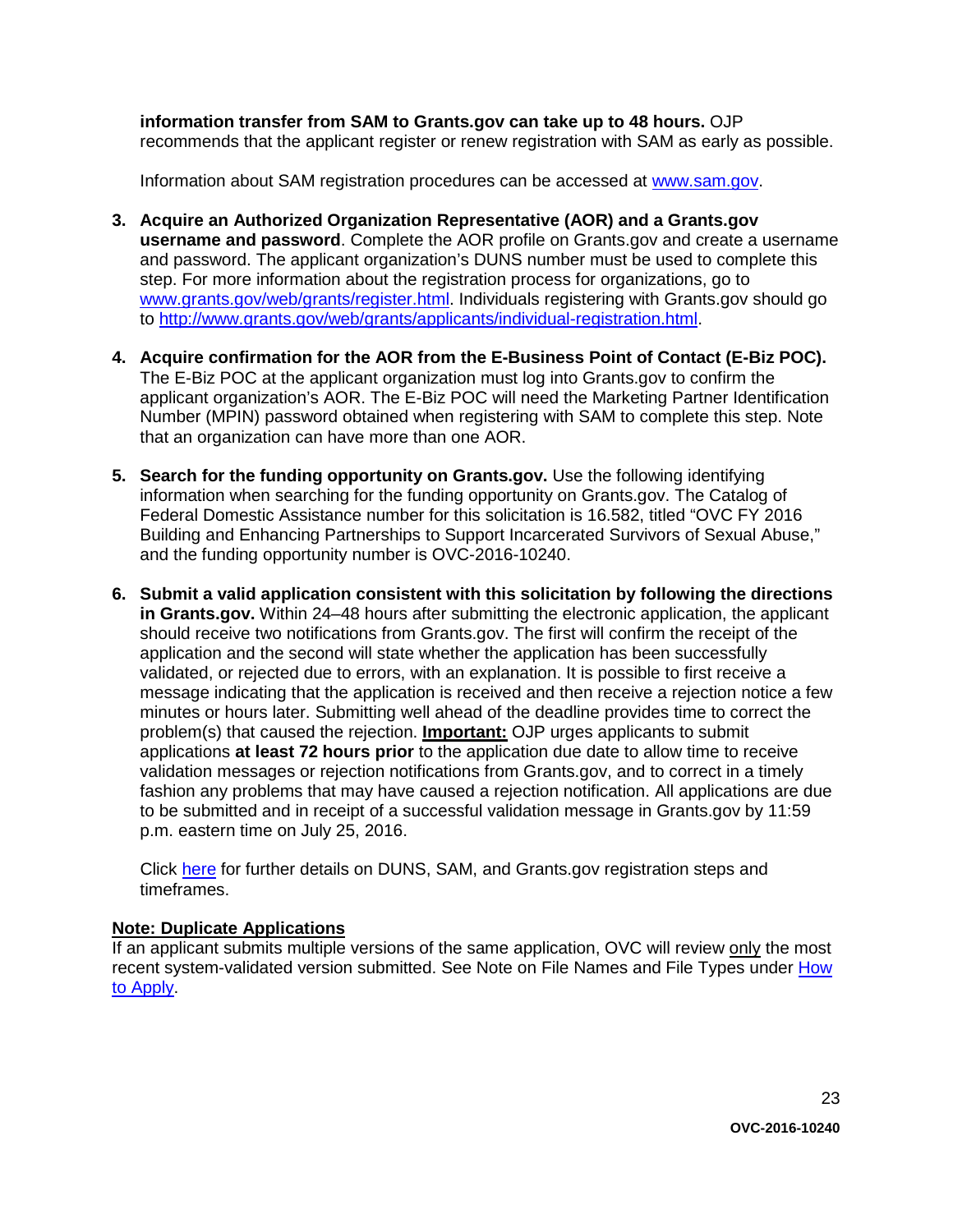#### **Experiencing Unforeseen Grants.gov Technical Issues**

Applicants that experience unforeseen Grants.gov technical issues beyond their control that prevent them from submitting their application by the deadline must contact the Grants.gov [Customer Support Hotline](http://www.grants.gov/web/grants/about/contact-us.html) or the [SAM Help Desk](https://www.fsd.gov/fsd-gov/home.do) (Federal Service Desk) to report the technical issue and receive a tracking number. Then applicant must email the OVC contact identified in the Contact Information section on page 2 **within 24 hours after the application deadline** and request approval to submit their application. The email must describe the technical difficulties, and include a timeline of the applicant's submission efforts, the complete grant application, the applicant's DUNS number, and any Grants.gov Help Desk or SAM tracking number(s). **Note: OVC does not automatically approve requests***.* After the program office reviews the submission, and contacts the Grants.gov or SAM Help Desks to validate the reported technical issues, OJP will inform the applicant whether the request to submit a late application has been approved or denied. If OJP determines that the applicant failed to follow all required procedures, which resulted in an untimely application submission, OJP will deny the applicant's request to submit their application.

The following conditions are generally insufficient to justify late submissions:

- Failure to register in SAM or Grants.gov in sufficient time (SAM registration and renewal can take as long as 10 business days to complete. The information transfer from SAM to Grants.gov can take up to 48 hours.)
- Failure to follow Grants.gov instructions on how to register and apply as posted on its website
- Failure to follow each instruction in the OJP solicitation
- Technical issues with the applicant's computer or information technology environment, including firewalls, browser incompatibility, etc

**Notifications regarding known technical problems with Grants.gov, if any, are posted at the top of the OJP funding web page at <http://ojp.gov/funding/index.htm>**.

### <span id="page-23-0"></span>**E. Application Review Information**

#### <span id="page-23-1"></span>**Selection Criteria**

- 1. Statement of the Problem (20%)
- 2. Project Design and Implementation (40%)
- 3. Capabilities and Competencies (20%)
- 4. Plan for Collecting the Data Required for this Solicitation's Performance Measures (5%)
- 5. Budget: complete, cost effective, and allowable (e.g., reasonable, allocable, and necessary for project activities). Budget narratives should generally demonstrate how applicants will maximize cost effectiveness of grant expenditures. Budget narratives should demonstrate cost effectiveness in relation to potential alternatives and the goals of the project. [5](#page-23-3) (10%)
- <span id="page-23-2"></span>6. Other (e.g. MOUs, Letters of Support, Logic Model) (5%)

<span id="page-23-3"></span> <sup>5</sup> Generally speaking, a reasonable cost is a cost that, in its nature or amount, does not exceed that which would be incurred by a prudent person under the circumstances prevailing at the time the decision was made to incur the costs.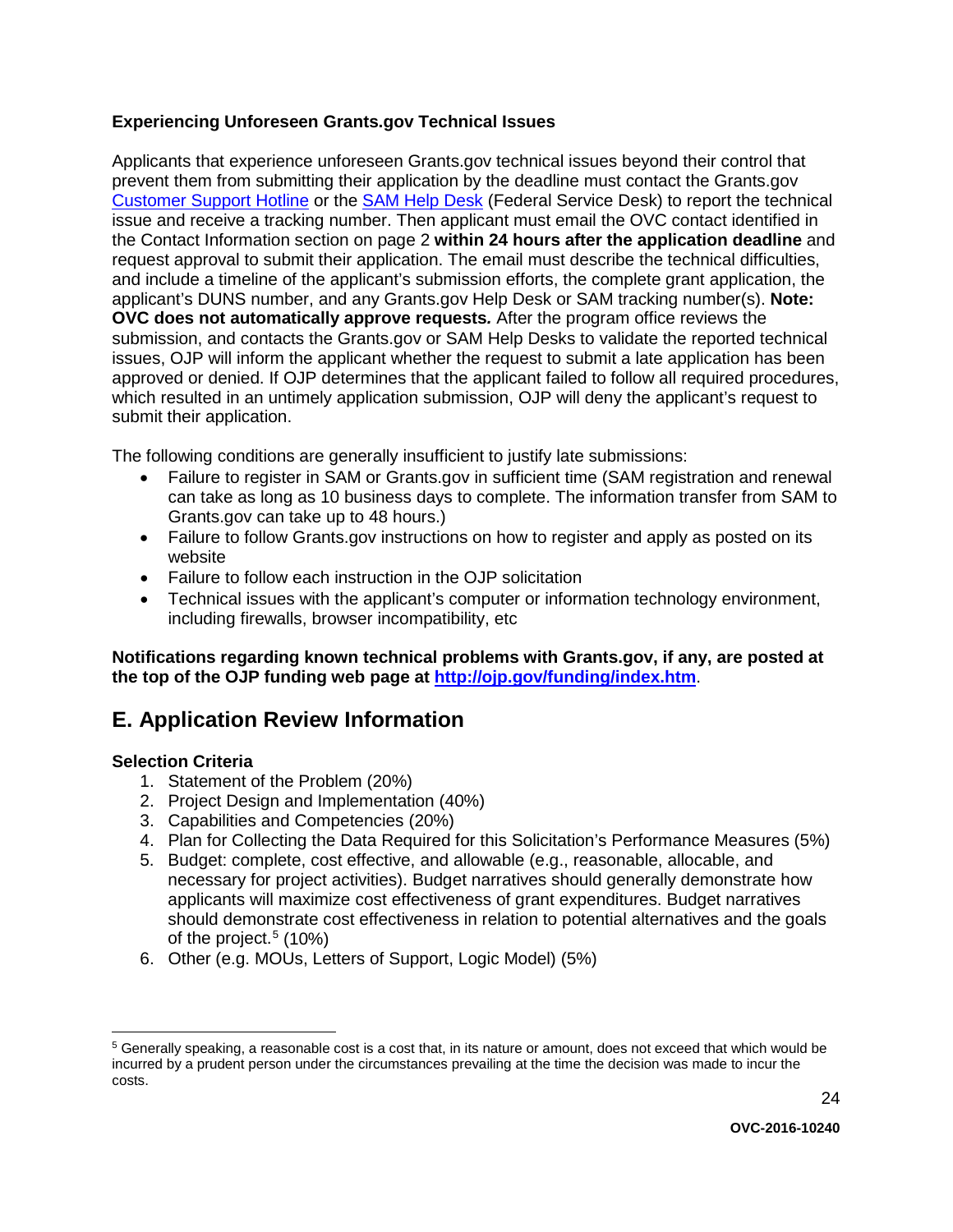#### **Review Process**

OJP is committed to ensuring a fair and open process for awarding grants. OVC reviews the application to make sure that the information presented is reasonable, understandable, measurable, and achievable, as well as consistent with the solicitation.

Peer reviewers will review the applications submitted under this solicitation that meet basic minimum requirements. For purposes of assessing whether applicants have met basic minimum requirements, OJP screens applications for compliance with specified program requirements to help determine which applications should proceed to further consideration for award. Although program requirements may vary, the following are common requirements applicable to all solicitations for funding under OJP grant programs:

- Applications must be submitted by an eligible type of applicant
- Applications must request funding within programmatic funding constraints (if applicable)
- Applications must be responsive to the scope of the solicitation
- Applications must include all items designated as "critical elements"
- Applicants will be checked against the System for Award Management (SAM)

For a list of critical elements, see "What an Application Should Include" under Section D. [Application and Submission](#page-9-0) Information.

OVC may use internal peer reviewers, external peer reviewers, or a combination, to assess applications meeting basic minimum requirements on technical merit using the solicitation's selection criteria. An external peer reviewer is an expert in the subject matter of a given solicitation who is not a current DOJ employee. An internal reviewer is a current DOJ employee who is well-versed or has expertise in the subject matter of this solicitation. A peer review panel will evaluate, score, and rate applications that meet basic minimum requirements. Peer reviewers' ratings and any resulting recommendations are advisory only, although their views are considered carefully. In addition to peer review ratings, considerations for award recommendations and decisions may include, but are not limited to, underserved populations, geographic diversity, strategic priorities, past performance under prior OVC and OJP awards, and available funding.

OJP reviews applications for potential discretionary awards to evaluate the risks posed by applicants before they receive an award. This review may include but is not limited to the following:

- 1. Financial stability and fiscal integrity
- 2. Quality of management systems and ability to meet the management standards prescribed in the Financial Guide
- 3. History of performance
- 4. Reports and findings from audits
- 5. The applicant's ability to effectively implement statutory, regulatory, or other requirements imposed on award recipients
- 6. Proposed costs to determine if the Budget Detail Worksheet and Budget Narrative accurately explain project costs, and whether those costs are reasonable, necessary, and allowable under applicable federal cost principles and agency regulations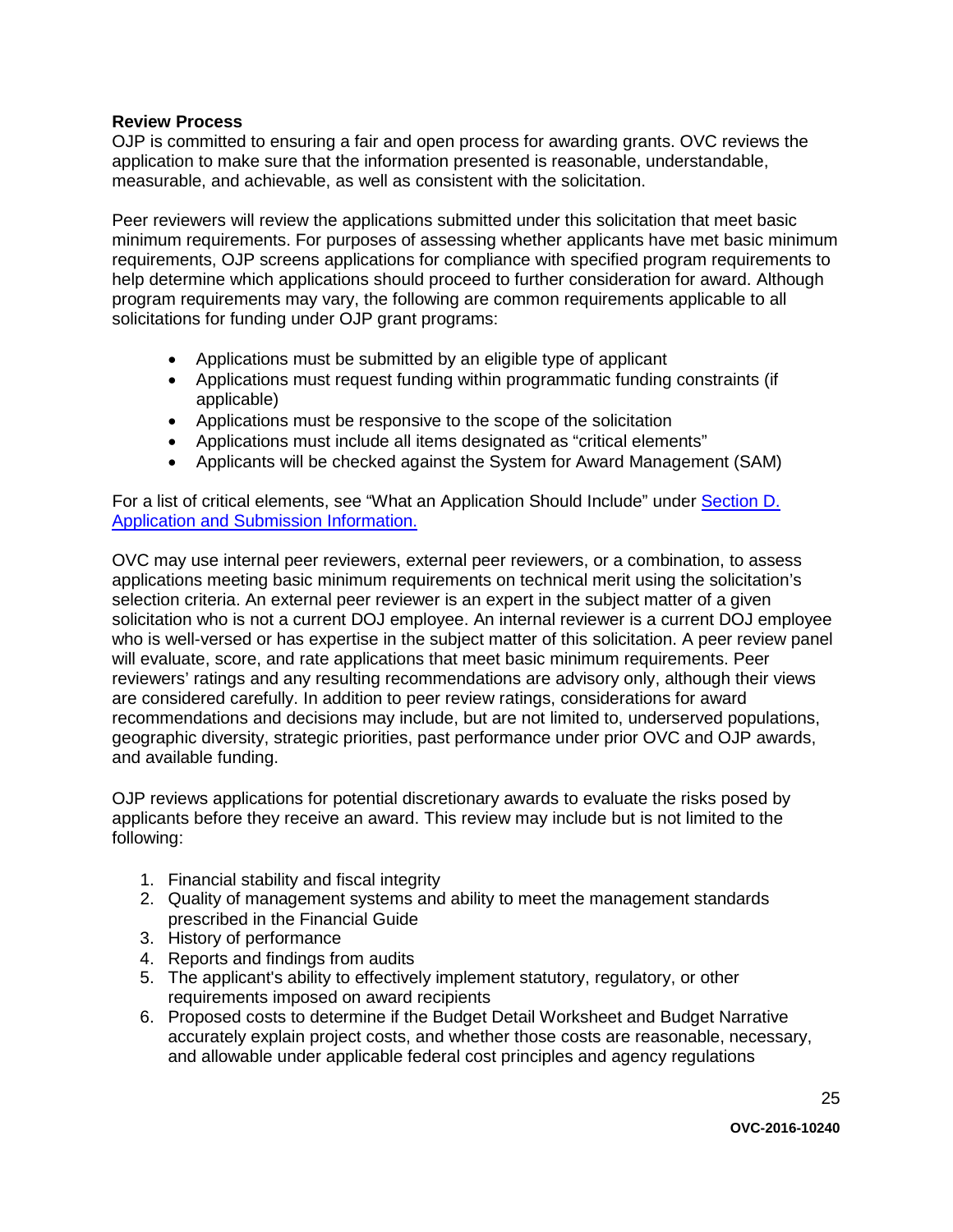Absent explicit statutory authorization or written delegation of authority to the contrary, all final award decisions will be made by the Assistant Attorney General, who may consider factors including, but not limited to, peer review ratings, underserved populations, geographic diversity, strategic priorities, past performance under prior OVC and OJP awards, and available funding when making awards.

# <span id="page-25-0"></span>**F. Federal Award Administration Information**

#### <span id="page-25-1"></span>**Federal Award Notices**

OJP sends award notification by email through GMS to the individuals listed in the application as the point of contact and the authorizing official (E-Biz POC and AOR). The email notification includes detailed instructions on how to access and view the award documents, and how to accept the award in GMS. GMS automatically issues the notifications at 9:00 p.m. eastern time on the award date (by September 30, 2016). Recipients will be required to log in; accept any outstanding assurances and certifications on the award; designate a financial point of contact; and review, sign, and accept the award. The award acceptance process involves physical signature of the award document by the authorized representative and the scanning of the fullyexecuted award document to OJP.

#### <span id="page-25-2"></span>**Administrative, National Policy, and other Legal Requirements**

If selected for funding, in addition to implementing the funded project consistent with the agency-approved project proposal and budget, the recipient must comply with award terms and conditions, and other legal requirements, including but not limited to OMB, DOJ or other federal regulations which will be included in the award, incorporated into the award by reference, or are otherwise applicable to the award. OJP strongly encourages prospective applicants to review the information pertaining to these requirements **prior** to submitting an application. To assist applicants and recipients in accessing and reviewing this information, OJP has placed pertinent information on its [Solicitation Requirements](http://ojp.gov/funding/Explore/SolicitationRequirements/index.htm) page of the [OJP Funding Resource Center.](http://ojp.gov/funding/index.htm)

Please note in particular the following two forms, which applicants must accept in GMS prior to the receipt of any award funds, as each details legal requirements with which applicants must provide specific assurances and certifications of compliance. Applicants may view these forms in the Apply section of the [OJP Funding Resource Center](http://ojp.gov/funding/index.htm) and are strongly encouraged to review and consider them carefully prior to making an application for OJP grant funds.

- [Certifications Regarding Lobbying; Debarment, Suspension and Other Responsibility](http://ojp.gov/funding/Apply/Resources/Certifications.pdf)  [Matters; and Drug-Free Workplace Requirements](http://ojp.gov/funding/Apply/Resources/Certifications.pdf)
- **[Standard Assurances](http://ojp.gov/funding/Apply/Resources/StandardAssurances.pdf)**

Upon grant approval, OJP electronically transmits (via GMS) the award document to the prospective award recipient. In addition to other award information, the award document contains award terms and conditions that specify national policy requirements<sup>[6](#page-25-3)</sup> with which recipients of federal funding must comply; uniform administrative requirements, cost principles, and audit requirements; and program-specific terms and conditions required based on

<span id="page-25-3"></span> <sup>6</sup> *See generally* 2 C.F.R. 200.300 (provides a general description of national policy requirements typically applicable to recipients of Federal awards, including the Federal Funding Accountability and Transparency Act of 2006 (FFATA)).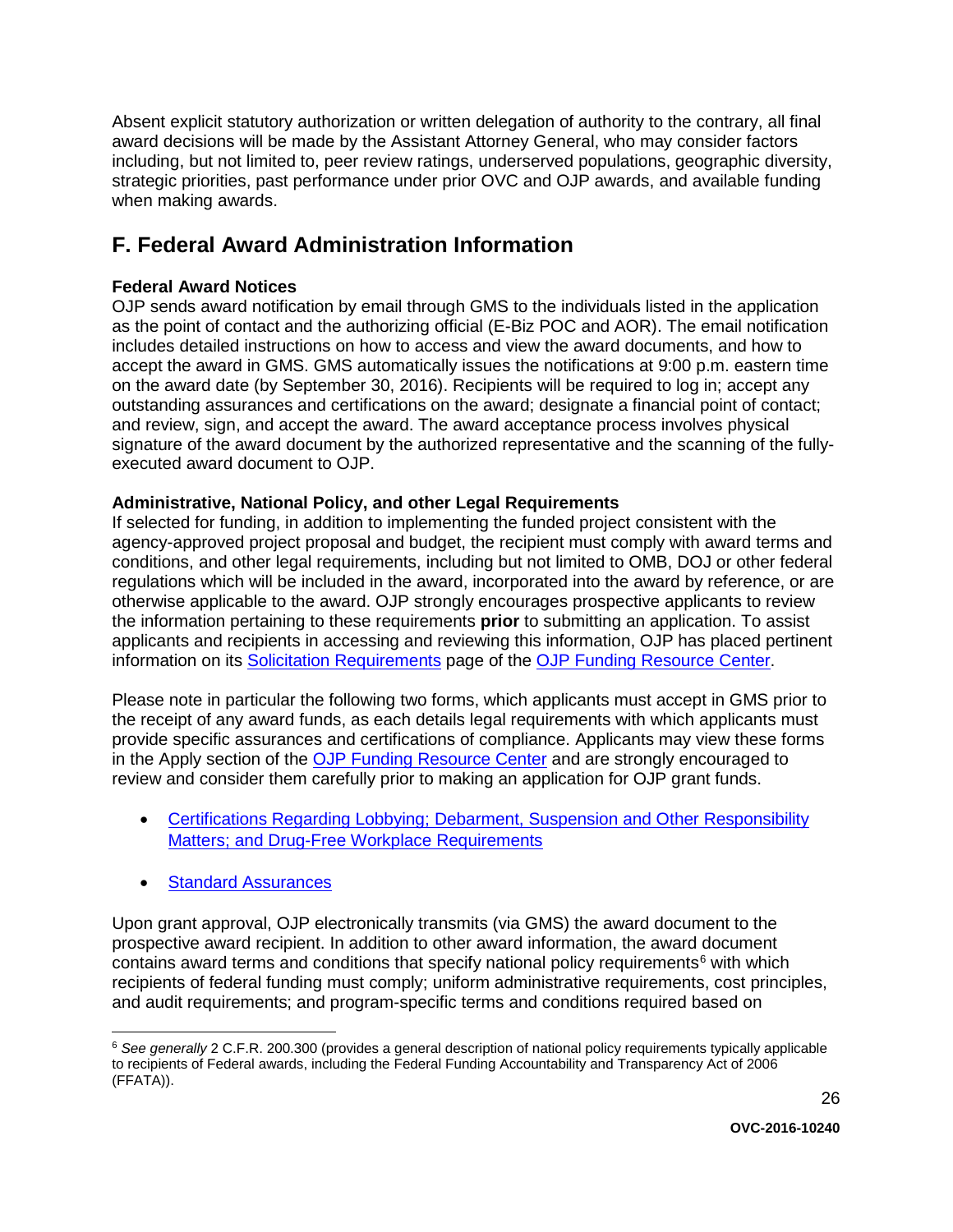applicable program (statutory) authority or requirements set forth in OJP solicitations and program announcements, and other requirements which may be attached to appropriated funding. For example, certain efforts may call for special requirements, terms, or conditions relating to intellectual property, data/information-sharing or -access, or information security; or audit requirements, expenditures and milestones, or publications and/or press releases. OJP also may place additional terms and conditions on an award based on its risk assessment of the applicant, or for other reasons it determines necessary to fulfill the goals and objectives of the program.

Prospective applicants may access and review the text of mandatory conditions OJP includes in all OJP awards, as well as the text of certain other conditions, such as administrative conditions, via [Mandatory Award Terms and Conditions](http://ojp.gov/funding/Explore/SolicitationRequirements/MandatoryTermsConditions.htm) page of the [OJP Funding Resource Center.](http://ojp.gov/funding/index.htm)

As stated above, OVC anticipates that it will make any award from this solicitation in the form of a cooperative agreement. Cooperative agreement awards include standard "federal involvement" conditions that describe the general allocation of responsibility for execution of the funded program. Generally stated, under cooperative agreement awards, responsibility for the day-to-day conduct of the funded project rests with the recipient in implementing the funded and approved proposal and budget, and the award terms and conditions. Responsibility for oversight and redirection of the project, if necessary, rests with OVC.

In addition to any "federal involvement" condition(s), OJP cooperative agreement awards include a special condition specifying certain reporting requirements required in connection with conferences, meetings, retreats, seminars, symposium, training activities, or similar events funded under the award, consistent with OJP policy and guidance on conference approval, planning, and reporting.

#### <span id="page-26-0"></span>**General Information about Post-Federal Award Reporting Requirements**

Recipients must submit quarterly financial reports, semi-annual progress reports, final financial and progress reports, and, if applicable, an annual audit report in accordance with the Part 200 Uniform Requirements. Future awards and fund drawdowns may be withheld if reports are delinquent.

Special Reporting requirements may be required by OJP depending on the statutory, legislative or administrative obligations of the recipient or the program.

## <span id="page-26-1"></span>**G. Federal Awarding Agency Contact(s)**

For Federal Awarding Agency Contact(s), see the title page.

For contact information for Grants.gov, see the title page.

## <span id="page-26-2"></span>**H. Other Information**

#### <span id="page-26-3"></span>**Provide Feedback to OJP**

To assist OJP in improving its application and award processes, we encourage applicants to provide feedback on this solicitation, the application submission process, and/or the application review/peer review process. Provide feedback to [OJPSolicitationFeedback@usdoj.gov.](mailto:OJPSolicitationFeedback@usdoj.gov)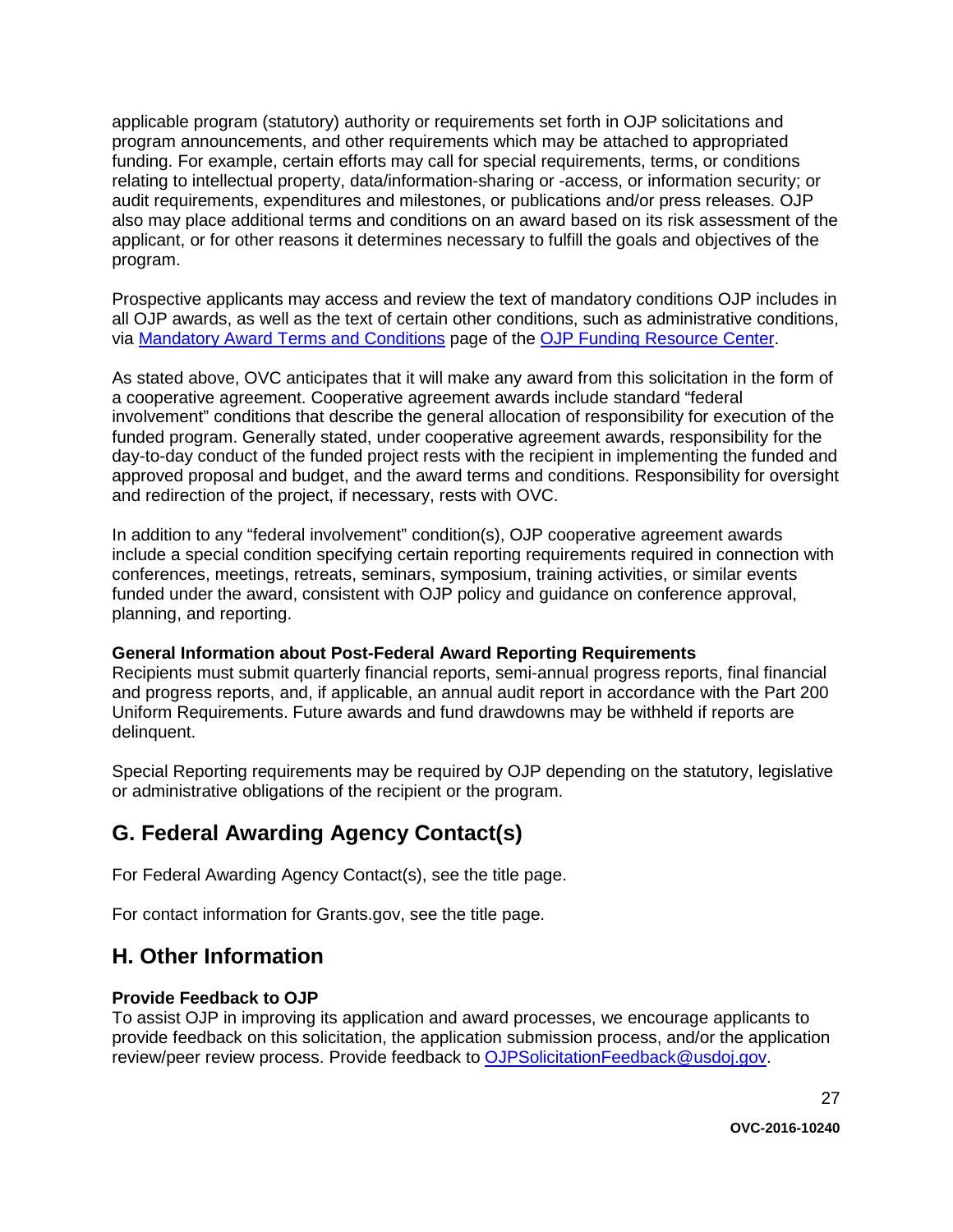**IMPORTANT:** This email is for feedback and suggestions only. Replies are **not** sent from this mailbox. If you have specific questions on any program or technical aspect of the solicitation, **you must** directly contact the appropriate number or email listed on the front of this solicitation document. These contacts are provided to help ensure that you can directly reach an individual who can address your specific questions in a timely manner.

If you are interested in being a reviewer for other OJP grant applications, please email your résumé to [ojppeerreview@lmsolas.com.](mailto:ojppeerreview@lmsolas.com) The OJP Solicitation Feedback email account will not forward your résumé. **Note:** Neither you nor anyone else from your organization can be a peer reviewer in a competition in which you or your organization have submitted an application.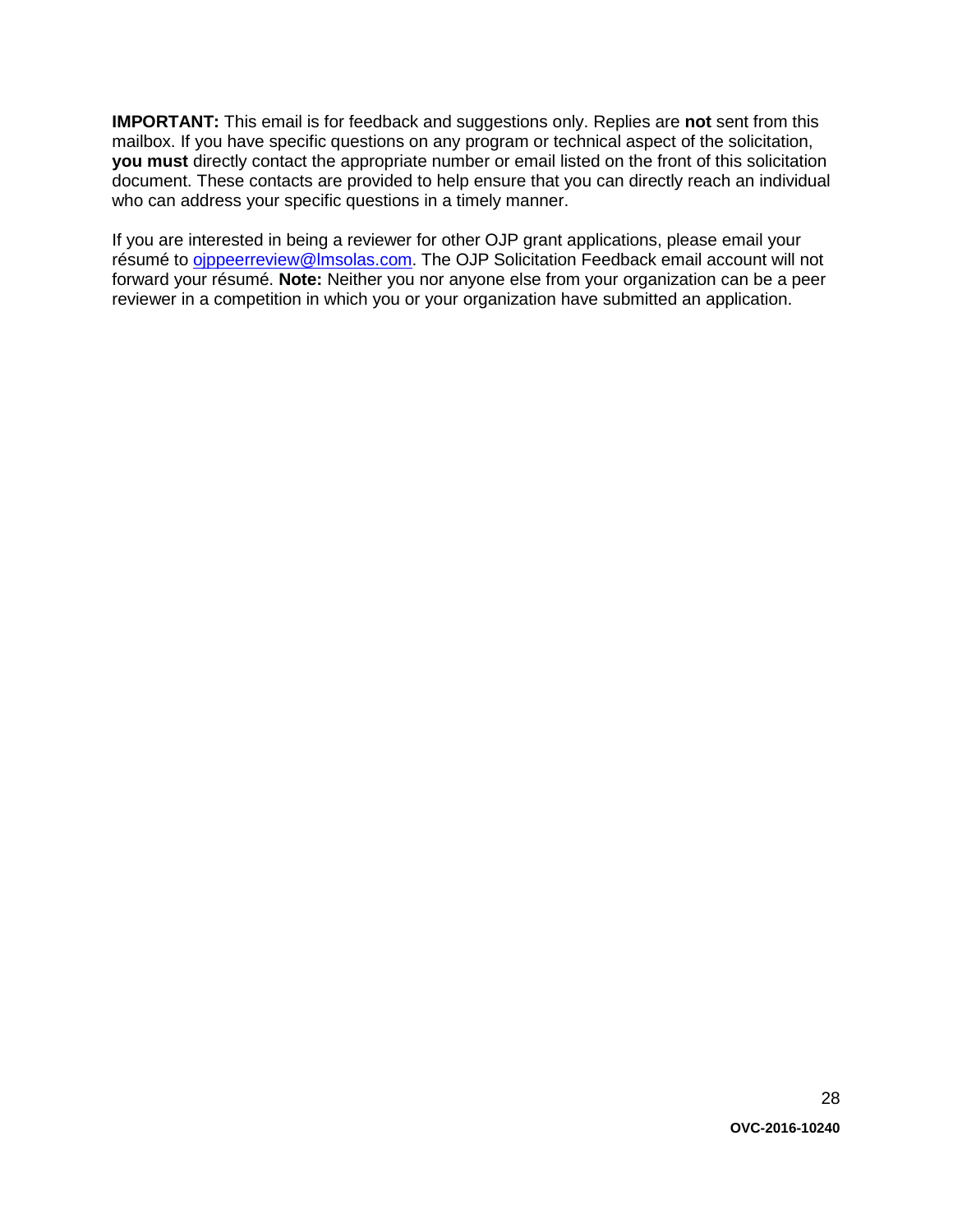#### **Application Checklist**

#### <span id="page-28-0"></span>**OVC FY 2016 Vision 21: Building and Enhancing Partnerships to Support Incarcerated Survivors of Sexual Abuse**

This application checklist has been created to assist in developing an application.

#### **What an Applicant Should Do:**

| Prior to Registering in Grants.gov:                                            |               |
|--------------------------------------------------------------------------------|---------------|
| <b>Example 2</b> Acquire a DUNS Number                                         | (see page 22) |
| Acquire or renew registration with SAM                                         | (see page 22) |
| To Register with Grants.gov.                                                   |               |
| Acquire AOR and Grants.gov username/password                                   | (see page 23) |
| Acquire AOR confirmation from the E-Biz POC                                    | (see page 23) |
| To Find Funding Opportunity:                                                   |               |
| Search for the Funding Opportunity on Grants.gov                               | (see page 24) |
| Download Funding Opportunity and Application Package                           | (see page 24) |
| Sign up for Grants.gov email notifications (optional)                          | (see page 21) |
| Read <b>Important Notice: Applying for Grants in Grants.gov</b>                |               |
| Read OJP policy and guidance on conference approval, planning, and reporting   |               |
| available at ojp.gov/financialguide/DOJ/PostawardRequirements/chapter3.10a.htm |               |
|                                                                                | (see page 9)  |
| After Application Submission, Receive Grants.gov Email Notifications That:     |               |
| (1) application has been received,                                             |               |
| (2) application has either been successfully validated or rejected with errors |               |
|                                                                                | (see page 23) |
| If No Grants.gov Receipt, and Validation or Error Notifications are Received:  |               |
| Contact OVC regarding experiencing technical difficulties                      | (see page 2)  |
|                                                                                |               |

#### **General Requirements**:

**EXECUTE:** Review the [Solicitation Requirements](http://ojp.gov/funding/Explore/SolicitationRequirements/index.htm) in the OJP Funding Resource Center.

#### **Scope Requirement:**

\_\_\_\_\_ The federal amount requested is within the allowable limit(s) of up to \$300,000 per award.

**Eligibility Requirement:** See the title page and [section C.](#page-8-0)

#### **What an Application Should Include:**

| Application for Federal Assistance (SF-424)     | (see page 10) |
|-------------------------------------------------|---------------|
| <b>Project Abstract</b>                         | (see page 11) |
| Program Narrative and Application Questionnaire | (see page 11) |
| <b>Budget Detail Worksheet</b>                  | (see page 15) |
| <b>Budget Narrative</b>                         | (see page 15) |
| Indirect Cost Rate Agreement (if applicable)    | (see page 17) |

29

**OVC-2016-10240**